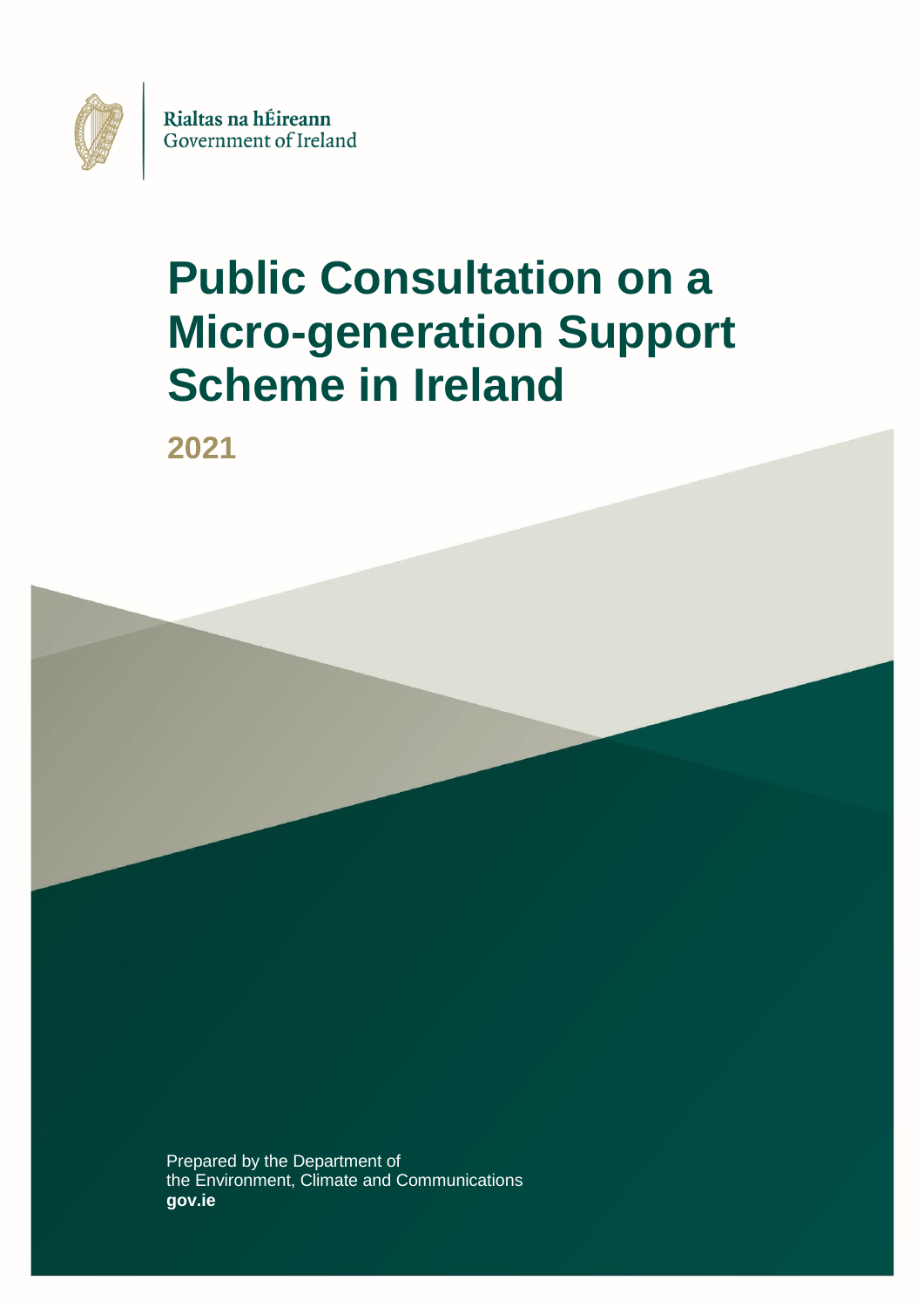## **Table of Contents**

| 1              |     |                                                                 |         |  |  |  |  |
|----------------|-----|-----------------------------------------------------------------|---------|--|--|--|--|
| $\overline{2}$ |     |                                                                 |         |  |  |  |  |
|                | 2.1 | Background to the proposed new Micro-generation Support Scheme5 |         |  |  |  |  |
|                | 2.2 |                                                                 |         |  |  |  |  |
|                |     | 2.2.1                                                           |         |  |  |  |  |
|                |     | 2.2.2                                                           |         |  |  |  |  |
| 3              |     |                                                                 |         |  |  |  |  |
|                | 3.1 |                                                                 |         |  |  |  |  |
|                | 3.2 |                                                                 |         |  |  |  |  |
|                | 3.3 |                                                                 |         |  |  |  |  |
|                | 3.4 |                                                                 |         |  |  |  |  |
|                | 3.5 |                                                                 |         |  |  |  |  |
|                | 3.6 |                                                                 |         |  |  |  |  |
|                | 3.7 |                                                                 |         |  |  |  |  |
| 4              |     |                                                                 |         |  |  |  |  |
|                | 4.1 |                                                                 |         |  |  |  |  |
|                | 4.2 |                                                                 |         |  |  |  |  |
|                | 4.3 |                                                                 |         |  |  |  |  |
|                | 4.4 |                                                                 |         |  |  |  |  |
|                | 4.5 |                                                                 |         |  |  |  |  |
|                |     | 4.5.1                                                           |         |  |  |  |  |
|                |     |                                                                 | 4.5.1.1 |  |  |  |  |
|                |     |                                                                 | 4.5.1.2 |  |  |  |  |
|                |     |                                                                 | 4.5.1.3 |  |  |  |  |
|                |     |                                                                 | 4.5.1.4 |  |  |  |  |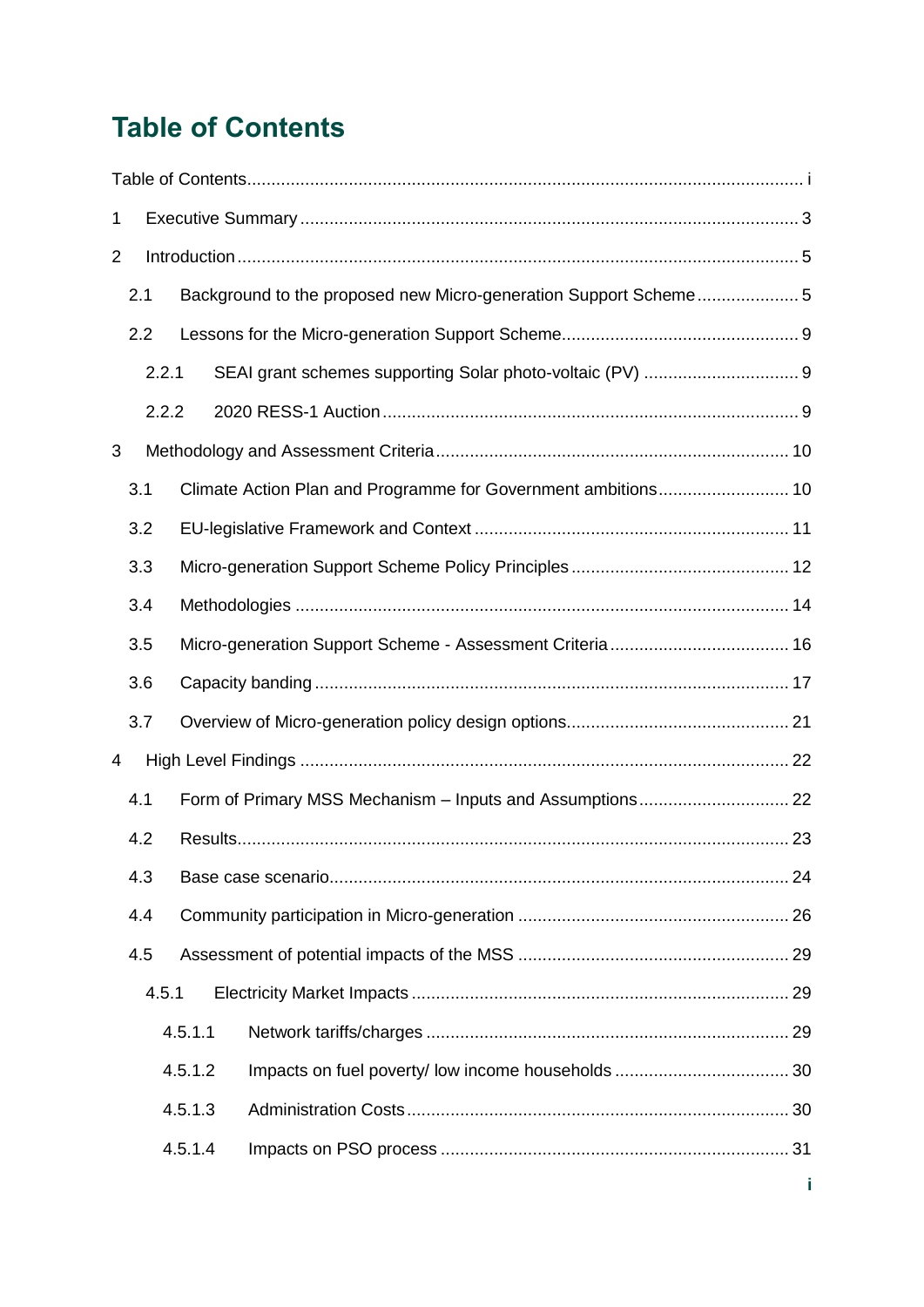|    | 4.5.2   |                                                       |  |
|----|---------|-------------------------------------------------------|--|
|    | 4.5.2.1 |                                                       |  |
|    | 4.5.2.2 |                                                       |  |
|    | 4.5.2.3 | Impacts on Distribution System Operator (DSO) Grid 32 |  |
|    | 4524    |                                                       |  |
| 5  |         |                                                       |  |
| 6. |         |                                                       |  |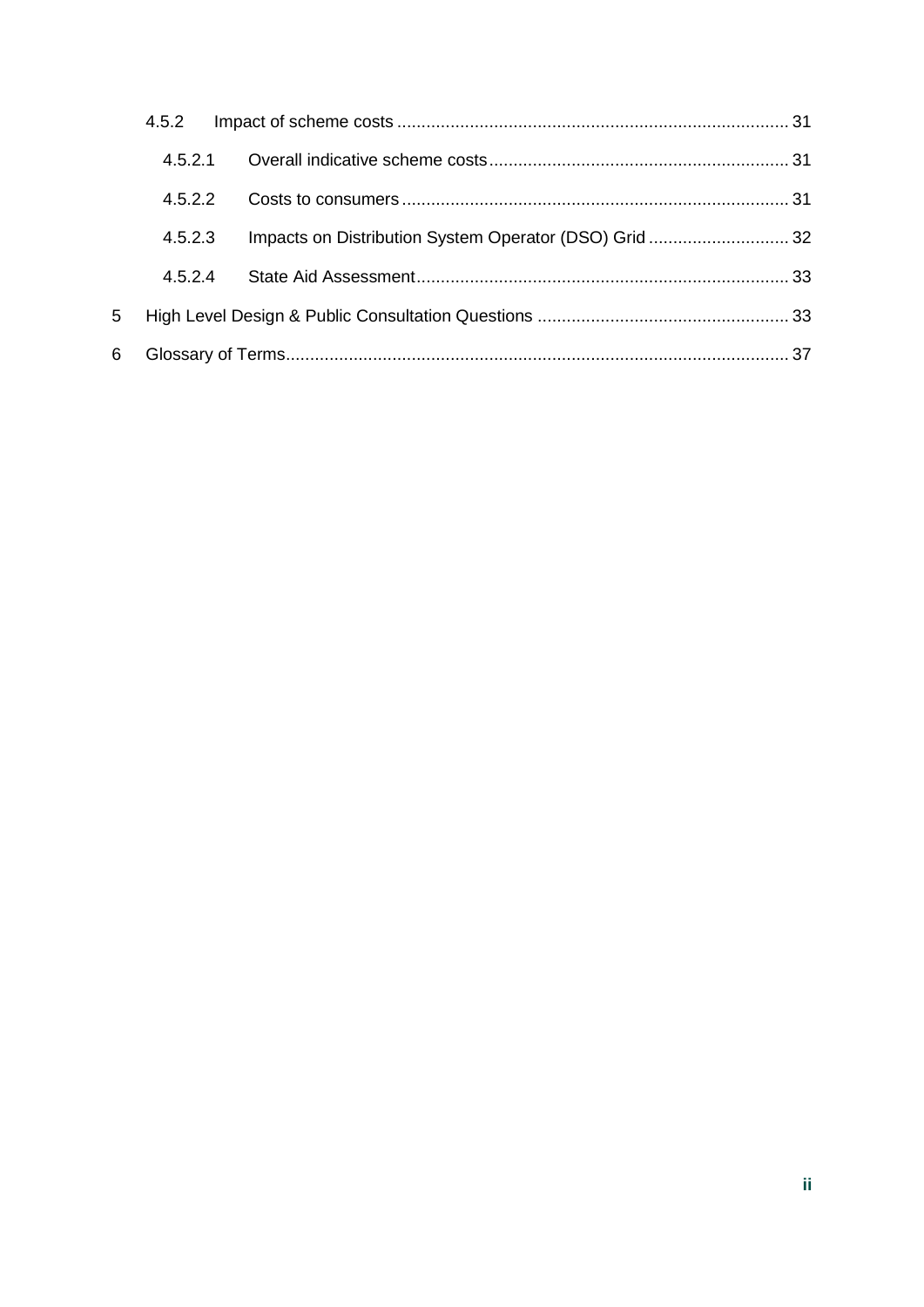## **1 Executive Summary**

This public consultation focuses on the high-level design options of a proposed new Micro-Generation Support Scheme (MSS) for Ireland. It follows on from the Economic Assessment of Renewable Technologies to underpin the Renewable Electricity Support Scheme RESS<sup>1</sup> commissioned by Department of Communications, Climate Action and Environment (DCCAE) in 2017, which considered micro-generation and identified challenges that needed to be addressed if an equitable approach to supporting prosumers and micro-generation is to be delivered.

It uses the evidence base of a piece of analysis work that is being undertaken in parallel, an assessment report on economic and policy advice to support the design and implementation of the new micro-generation support scheme in Ireland (commissioned by the Department of the Environment, Climate and Communications (DECC) in 2020).

While the primary objective of the new MSS is to provide a route to market for citizens and communities to generate their own renewable energy and receive a fair and efficient price for doing so, there are other energy policy objectives such as: establishing the 'renewables selfconsumer' model of energy generation and consumption in Ireland, and supporting community and citizen participation in the transition to a net-zero carbon economy, that must be met, while simultaneously delivering value for money for the consumer. These other policy objectives are being factored into the scheme as design criteria.

The analysis carried out clearly indicates how Ireland can most cost effectively provide a framework that will comply with the requirements of the recast Renewable Energy Directive 2018 (RED II) (EU/ 2018/2001)<sup>2</sup>, while at the same time contributing to the achievement of our goal of 70% renewable electricity by 2030 in line with the 2019 Climate Action Plan (CAP) and delivering broader policy objectives under the 2020 Programme for Government commitments.

In framing a new support scheme for micro-generation, the Government is mindful of the overarching objective to ensure any support scheme is equitable and addresses cost burden sharing. The scheme needs to protect customers, focus on protection of vulnerable customers and be accessible to all electricity customers. Thus the scheme costs must take account of the costs for renewable electricity demonstrated in the recent RESS-1 auction in order that the sustainable development of Ireland's renewable energy resources is achieved.

 $\overline{1}$ 

<sup>&</sup>lt;sup>1</sup> by Cambridge Economic Policy Associates Ltd

<sup>2</sup> EUR-Lex - 32018L2001 - EN - [EUR-Lex \(europa.eu\)](https://eur-lex.europa.eu/legal-content/EN/TXT/?uri=uriserv:OJ.L_.2018.328.01.0082.01.ENG)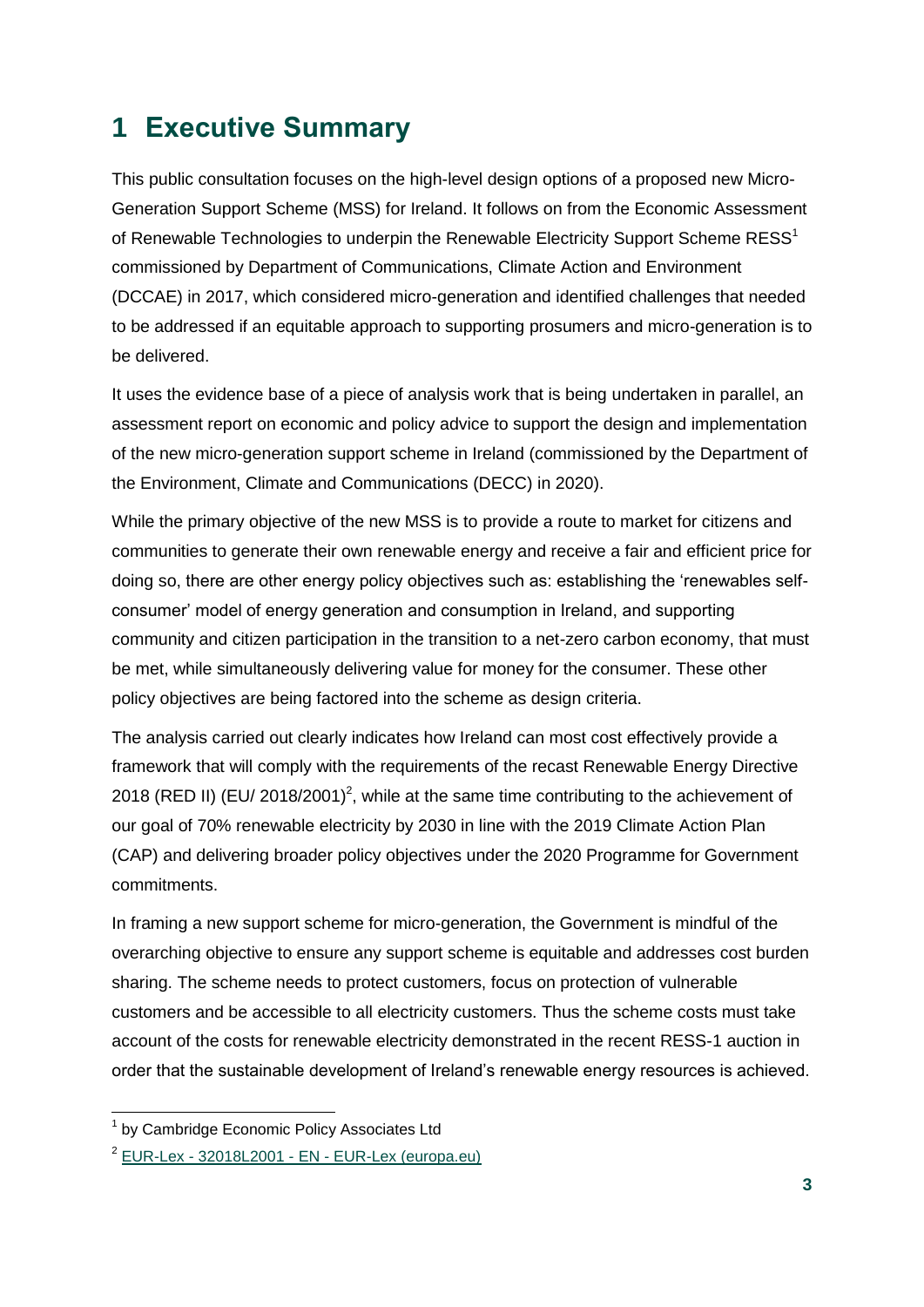In developing the design principles of this new scheme, a range of commercial renewable micro-generation technologies have been assessed, focussing on self-consumption and sizing the installation appropriately to meet relevant electricity demand, whilst catering for increased electricity demands due to electrification (heat pumps and electric vehicles (EV)). Particular attention was placed on their viability, and whether financial supports are necessary to incentivise their deployment and if so, the likely cost of that support. Microgenerators will always optimise their investment through achieving the lowest cost installations with the highest possible level of self-consumption which increases the savings against the retail rates that would otherwise be paid. Remuneration for exported electricity is a small additional benefit in the overall context rather than a revenue generating opportunity.

While the cost-effective deployment of renewable technologies is a key objective, the principle of an energy efficiency first approach to building retrofit is included, and microgenerators considering availing of support for the installation of micro-generation installations will need to consider this in conjunction with other energy retrofit measures in order to meet minimum post-works energy performance standards.

There is also a responsibility on industry to play its part in bringing to market technology options that will minimise and control costs for households and businesses alike.

The development process of the MSS sets a level of ambition for micro-generation as part of the overall strategy for developing renewable electricity generation in line with the commitment to reach 70% RES-E by 2030. The emerging scheme design allows the Government to control both the costs and the level of micro-generation ambition. It is highly flexible and can respond to market driven outcomes and take advantage of maturing technologies.

Following this Executive Summary, the structure of this consultation is as follows:

- Section 2 Introduction
- Section 3 Methodology and Assessment Criteria
- Section 4 High Level Findings
- Section 5 Emerging Options and Questions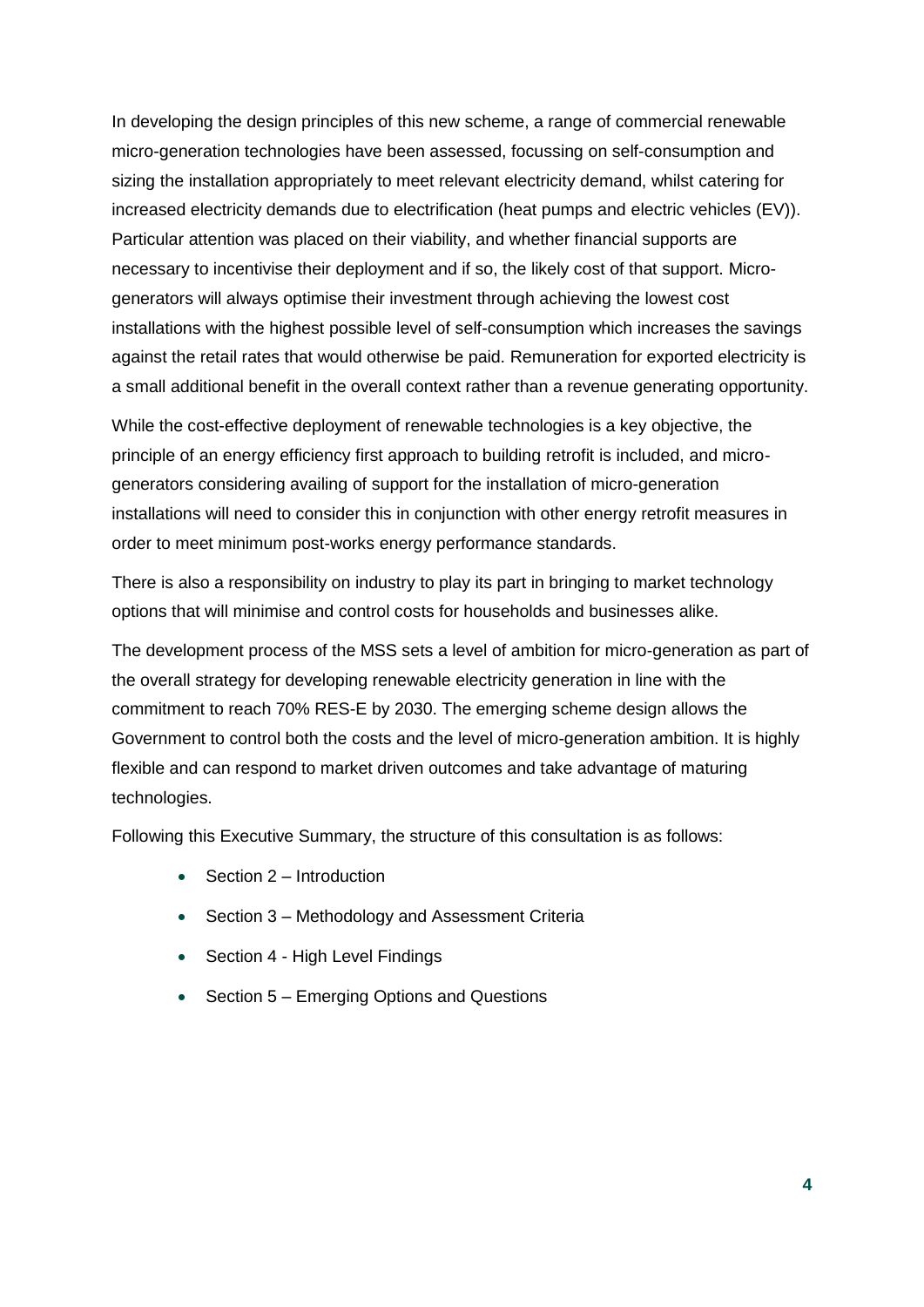## **2 Introduction**

## **2.1 Background to the proposed new Micro-generation Support Scheme**

In November 2019 the then Minister for Communications, Climate Action and Environment outlined in the Dáil, in response to the Micro Generation Support Scheme Bill 2017 that he was supportive in principle of providing a route to market for citizens and communities to generate their own renewable energy and receive a fair and efficient price for doing so. This aligns with energy policy as set out in the Energy White Paper 2015, REDII and the Clean Energy Package which entitles renewables self-consumers to receive remuneration for excess electricity exported to the grid.

Both the 2015 Energy White Paper and the 2019 Climate Action Plan identify a role for micro-generation in contributing to the energy transition. Generally speaking microgeneration encompasses small electricity generators deployed on the low voltage distribution network.

This paper will set out a number of principles which will be used to underpin the design of the policy for micro-generation, including provisions for communities.

There are a range of options for how to incentivise/fund micro-generation – broadly the options are:

- Suppliers recover the costs based on their market value
- Suppliers recover the costs through a Public Sector Obligation (PSO) levy or equivalent
- Suppliers socialise the costs through their unit rates
- The Exchequer funds the costs via a voted grant scheme.

The actions to develop micro-generation policy will assess these and other options. It should be noted that micro-generation is a means to increase citizen participation in the energy transition through the generation of renewable electricity for self-consumption and the export of excess electricity generated to the grid. It can be a driver for engaging citizens in further energy efficiency investments in their homes and businesses. It is important that any support scheme for micro-generation is equitable and addresses any negative distributional effect where those who cannot afford or who are unable to participate are in effect subsidising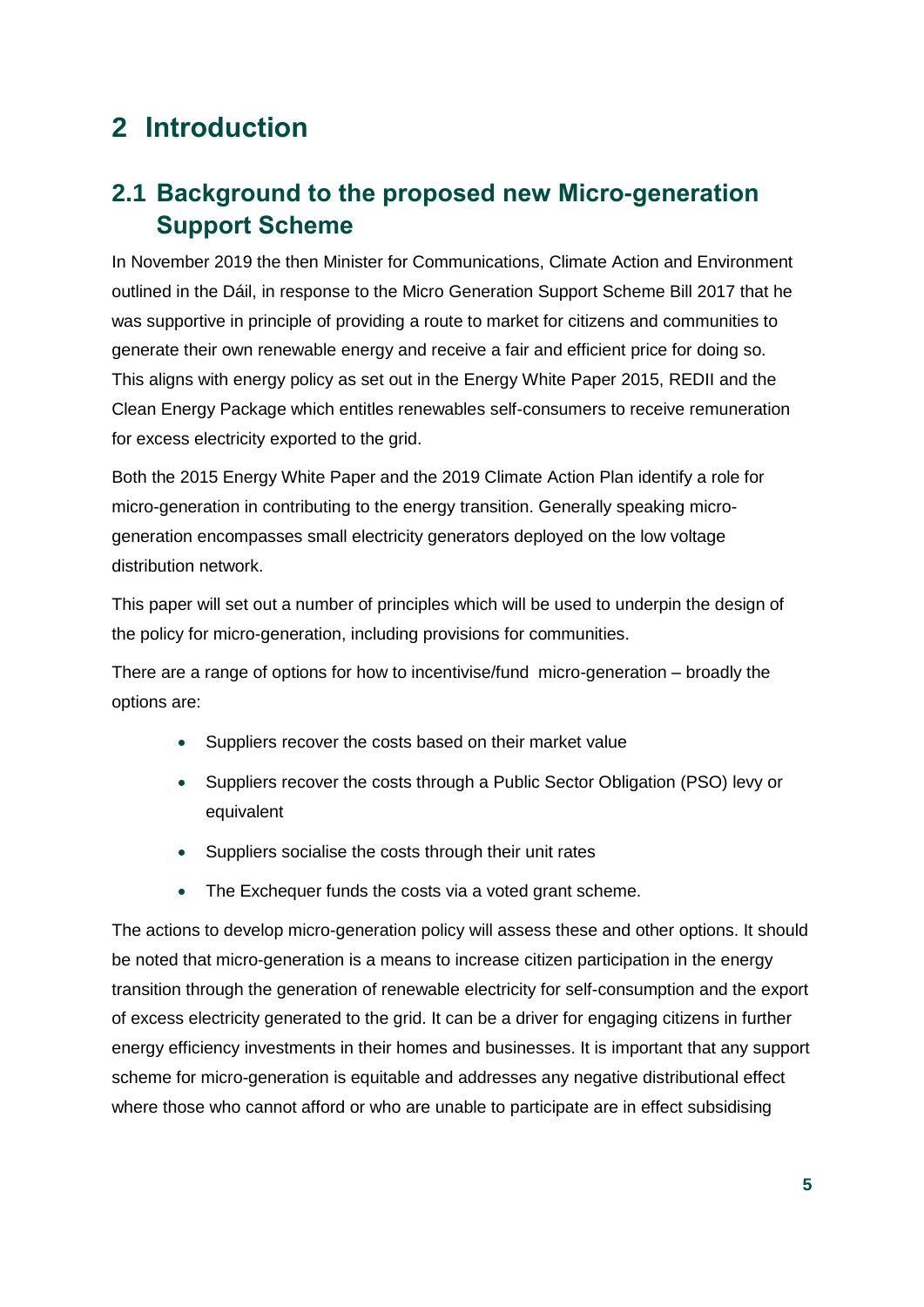those who can e.g. those residing in apartments, rental accommodation or affected by energy poverty.

The current Climate Action Plan also sets the following goals for the electricity sector:

- "Put in place a coherent support scheme for micro-generation with a price for selling power to the grid".
- "Open up opportunity for community participation in renewable generation as well as community gain arrangements"
- "Streamline the consent system, the connection arrangements, and the funding supports for the new technologies on and off shore"

Previously a new Micro-generation policy was proposed via a Private Members Bill to promote the development of micro-generation in Ireland in the form of a supplier obligation to provide a tariff for electricity exported to the grid and was progressing through the legislative process. However, the proposed micro-generation bill lapsed in January 2020 with the dissolution of Dáil Éireann.

A Micro-generation working group was established under Action 30 of the Climate Action Plan which set out the steps needed to develop a micro-generation support scheme in Ireland. Some of the main steps outlined by this working group include<sup>3</sup>:

- A review of the charging structure of electricity network charges to ensure a fair and equitable charging mechanism that does not benefit owners of micro-generation
- A review of "the current exemptions relating to solar panels as provided for in the Planning and Development Regulations […] and implement amendments arising from review"
- Ensuring that there is an appropriate grid connection policy for renewable self-consumers and access for micro-generation. This comes in light of other development such as:
	- The Commission for Regulation of Utilities (CRU) are reviewing changes to the grid connection process for micro-generation with a capacity greater than 11kW, but less than 50kW<sup>4</sup>

<sup>-</sup><sup>3</sup> Government of Ireland. 2019. Terms of Reference – micro-generation Working Group. Available from:<https://assets.gov.ie/76537/226b862d-612e-4991-b2c9-adc51f20767c.pdf>

 $4$  For generators that produce less than 6kW for single phase connections and 11kW for 3 phase connections, there is a streamlined process already in place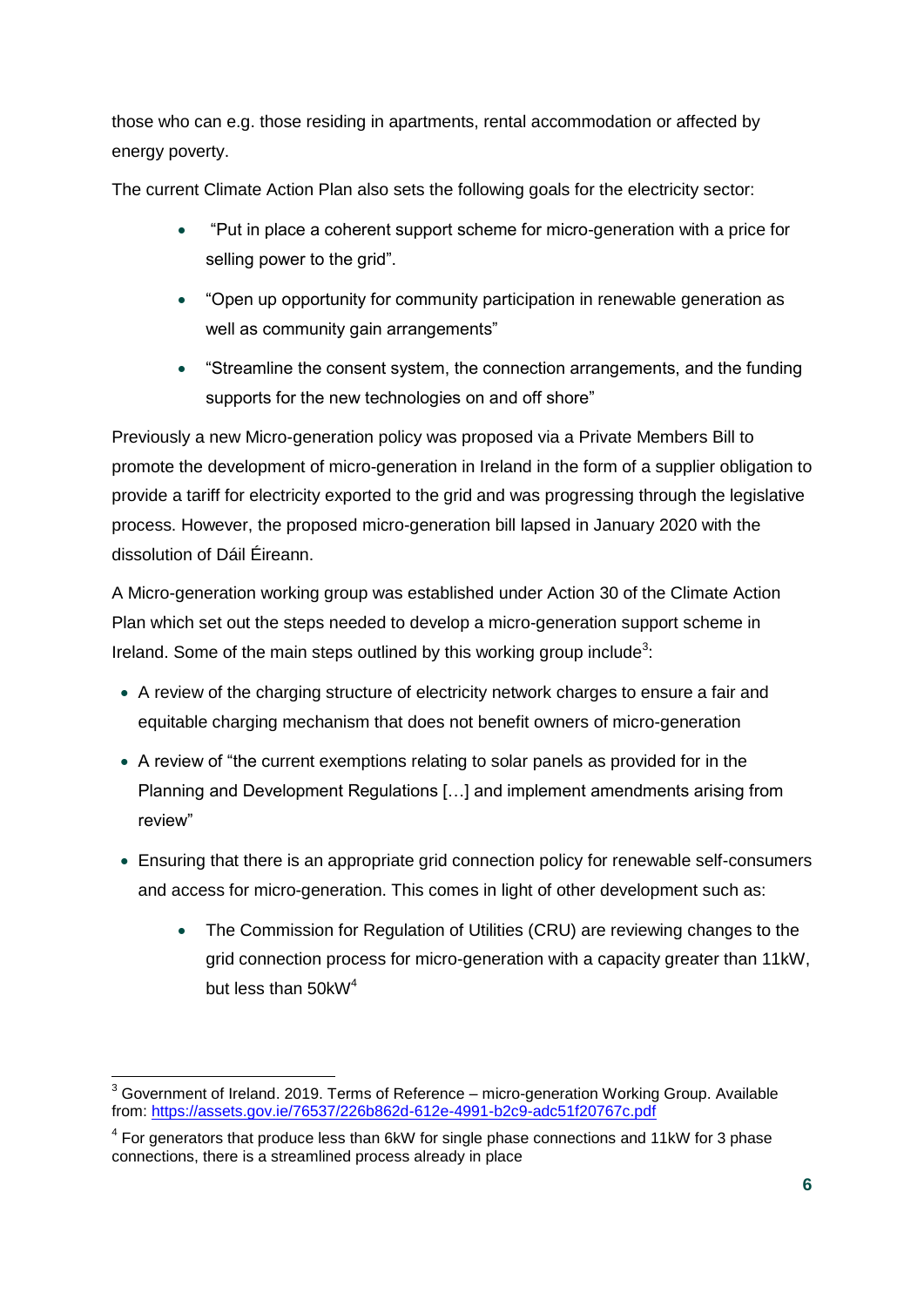- Analogue meters are being replaced nationally by smart meters which will see 2 million smart meters installed by the end of 2024, an essential step to facilitate the recording of the export of excess electricity generation.
- An assessment of impacts on the distribution network with higher proportions of microgenerators. ESB Networks Asset Management has carried out an initial analysis of these impacts and has concluded "that the network can currently accommodate widespread micro-generation penetration at levels up to 3kWp (rural) and 4kWp (urban). At lower levels of penetration, 6kWp/11kWp can be provided and may result in some levels of reinforcement. At higher penetration levels of 6kWp/11kWp, or at greater than 11kWp, an individual system study is required for each connection assessing associated work and costs."<sup>5</sup>
- Evaluation of different types of micro-generation support schemes targeting different sectors and incorporating energy efficiency and equity principles as well as a public consultation.

The new micro-generation scheme will need to be aligned with the specifications for microgeneration under the EU regulatory framework. In particular, the recast Renewable Energy Directive (REDII) will ensure owners of micro-generation are paid the market rate for the electricity they export to the grid. In addition, article 21(3)c of the REDII outlines that Member States may charge fees to renewable self-consumers on the renewable electricity they selfgenerated if the electricity produced is from an installation of electricity capacity of more than 30 kW. In addition, Regulation (EU) 2019/943 on the internal market of electricity outlines that "power-generating facilities using renewable energy sources with an installed electricity capacity of less than 400 kW" (reducing to 200 kW in 2026) are exempt from balance responsibility and may receive dispatch priority. It is expected that all microgenerators will receive dispatch priority as there will be no control on when they export excess electricity to the grid.

As part of the work under the Climate Action Plan, in June 2020 the Department appointed Ricardo AEA to deliver economic and policy advice to support the design and implementation of the new Micro-generation Support Scheme (MSS) in Ireland.

The main objectives of this assessment report (which is available here) were to provide an:

- **1.** Overview of the main micro-generation technologies in Ireland;
- **2.** Assessment of their costs;

 5 ESB Networks Asset Management. 2019. [Assessment of potential implications for the distribution](https://www.esbnetworks.ie/docs/default-source/publications/assessment-of-the-scope-for-higher-penetrations-of-distributed-generation-on-the-low-volage-distribution-network.pdf?sfvrsn=d2d501f0_0)  [network of defined higher penetrations of distributed generators.](https://www.esbnetworks.ie/docs/default-source/publications/assessment-of-the-scope-for-higher-penetrations-of-distributed-generation-on-the-low-volage-distribution-network.pdf?sfvrsn=d2d501f0_0)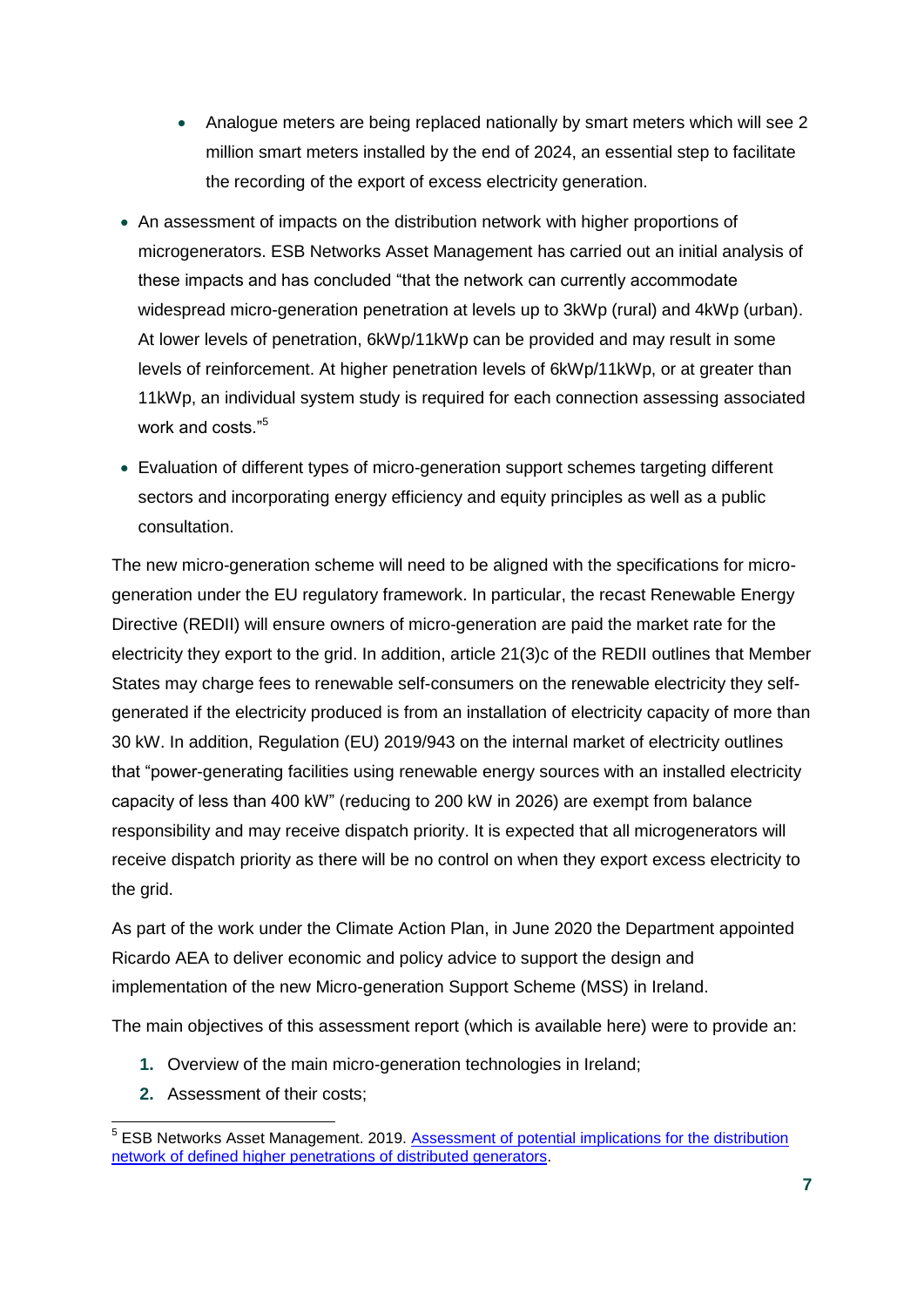- **3.** Analysis of the viability gap of these technologies in different sectors;
- **4.** Identification of policy options for the Irish micro-generation market through assessment of international best practice;
- **5.** Finally, it provides a review of each of the identified policy options in terms of their effectiveness, costs, funding mechanisms and complexity for implementation to provide a recommendation on the most suitable micro-generation scheme to be introduced in Ireland in July 2021.

DECC has assessed the implications for State Aid from the scheme and on the basis of the current proposals, EU State Aid approval will not be required for the MSS as the amount of support to businesses is below the threshold for evaluation under the General Block Exemption Regulation (GBER) guidelines. Once Government approval on the overall design and direction of the new scheme has been obtained, DECC will seek approval for the scheme from the EU under GBER Guidelines<sup>6</sup>.

A detailed assessment of the structures required both in terms of administering the scheme and managing the scheme reviews, will be undertaken separately, and are not covered in this consultation. The extent of the administration requirements that are needed to manage the scheme may have a bearing on the final design of the new MSS.

This public consultation on the MSS high-level design will remain open until **16.00 on Friday 12th February 2021**.

All responses should be submitted to publicconsultation mss@decc.gov.ie or in writing to:

MSS Consultation Electricity Policy Division Department of the Environment, Climate and Communications 29-31 Adelaide Road Dublin D02 X285 Ireland

**Note:** all submissions and comments submitted to DECC for this purpose may be subject to release under the Freedom of Information Act 1997-2003 and will be published on the Department's website. Any information which is commercially sensitive should be clearly indicated in the submission.

<sup>-&</sup>lt;br><sup>6</sup> [https://ec.europa.eu/competition/state\\_aid/legislation/block.html](https://ec.europa.eu/competition/state_aid/legislation/block.html)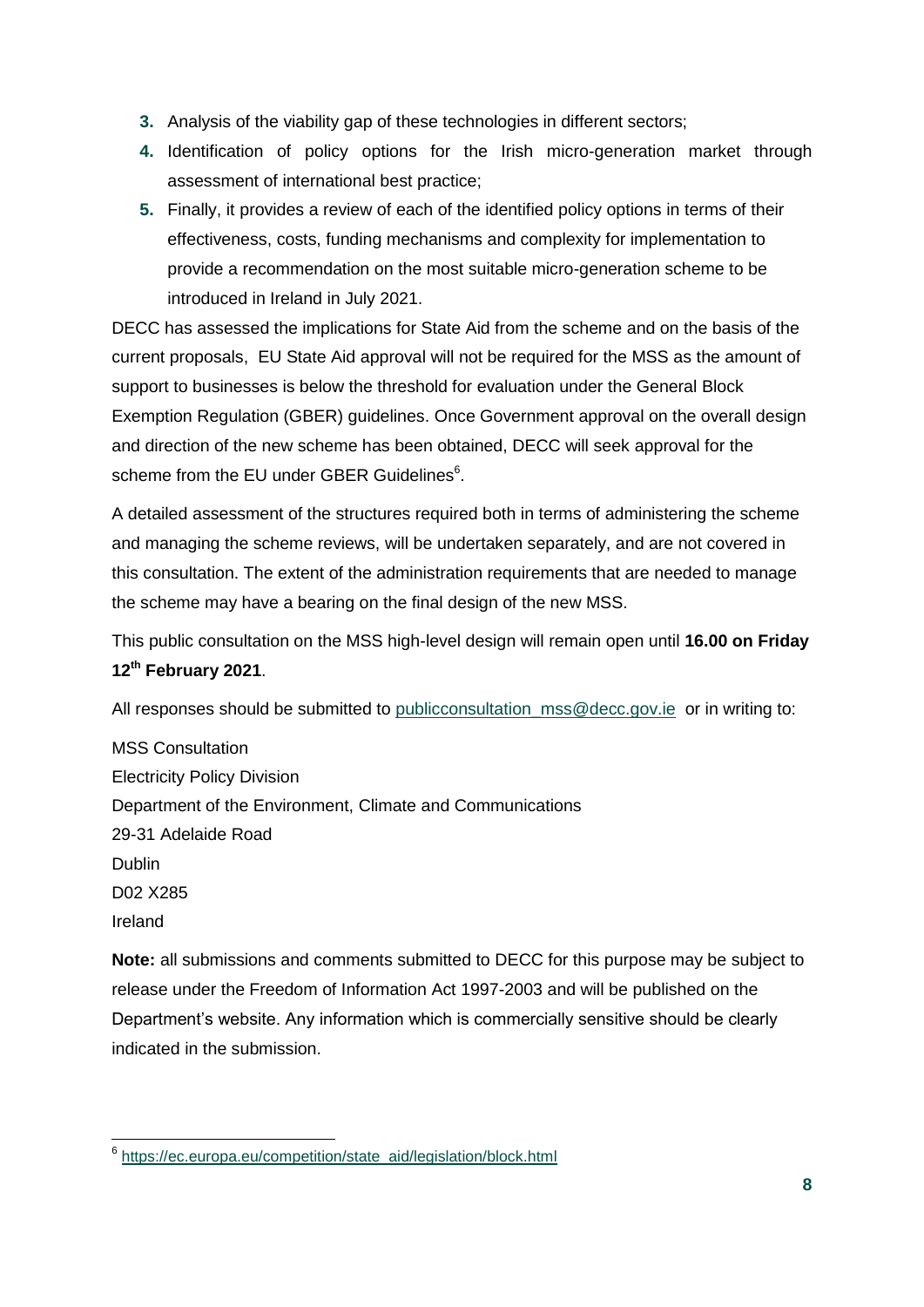## **2.2 Lessons for the Micro-generation Support Scheme**

### **2.2.1 SEAI grant schemes supporting Solar photo-voltaic (PV)**

The SEAI implemented a new solar PV grant scheme in 2018 for existing domestic homes built before 2011. To date, 4,353 homes have been supported to install 15MW of microgeneration, saving 4,381 tonnes of  $CO<sub>2</sub>$  emissions per annum at a cost of  $€10.7m$ . In January 2020, following a scheme review, the grant rates were changed and a minimum Building Energy Rating (BER) C rating requirement was introduced to ensure energy efficiency first principles are achieved. The number of applications in 2020 exceeded previous years. According to SEAI, applications to this grant scheme have led to further upgrades to homes as a package of measures, including approximately 1,000 homes who achieved a B2 BER. The scheme has been allocated €7m funding in 2021.

At the same time, new build houses, which have a minimum BER B2 rating requirement, have delivered 10MW of microgeneration without support. It should be noted that the costs to install rooftop solar PV during construction of a new building are substantially less than compared to the costs to install rooftop solar PV on an existing building. The Government has set a target of a B2 BER rating for supports under the National Home Retrofit Scheme and there is minimum BER B requirement for commercial and public buildings in other grant supported schemes. The MSS will need to align with these minimum requirements. Therefore it is proposed that the minimum BER C rating will be increased over the life of the scheme to a B rating, with the exact timing of the changes to be determined as the scheme develops.

### **2.2.2 2020 RESS-1 Auction**

The recent RESS-1 auction has provided us with a baseline for the lowest cost of deploying large scale renewable energy technology on a competitive basis. EirGrid published the final auction results<sup>7</sup> on the 10<sup>th</sup> September 2020 which details the following:

- Weighted Average Strike Price of the All Projects category is 74.08 €/MWh
- Weighted Average Strike Price of the Solar category is 72.92 €/MWh

While the strike prices from the RESS-1 auction above provide us with information on the direct supports to generators, there are additional costs associated with the deployment of these projects that were included in the economic assessment of the RESS scheme, in particular the cost to reinforce and extend the electricity grid in order to ensure adequate

 7 [https://www.eirgridgroup.com/site-files/library/EirGrid/RESS-1-Final-Auction-Results-\(R1FAR\).pdf](https://www.eirgridgroup.com/site-files/library/EirGrid/RESS-1-Final-Auction-Results-(R1FAR).pdf)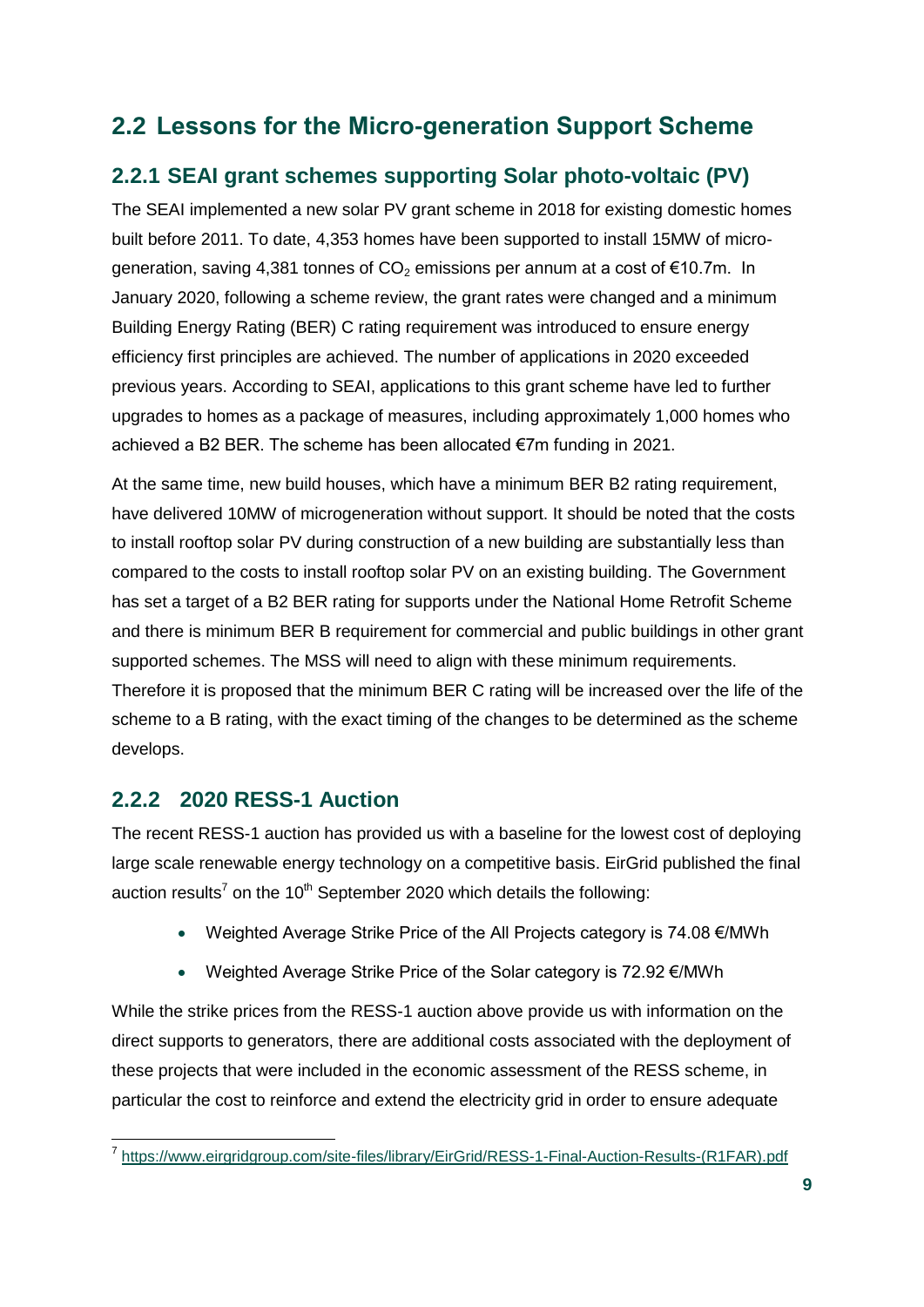capacity for the increased generation. The addition of the forecast direct and indirect costs gives us the total costs of the scheme. Supports for micro-generation must be considered in the context of these total costs in order to ensure that the cost of meeting our RES-e targets can be achieved in a cost-optimal manner.

The RESS-1 Auction also included a definition of a Community-Led Project based on a set of qualifying criteria. These criteria can be used in the MSS to define the requirements for fulfilling the definition of a Renewable Energy Community under the framework. This is discussed further in Section 4 below.

## **3 Methodology and Assessment Criteria**

One of the aims of the proposed new Micro-generation Support Scheme is to assist Ireland in meeting its 70% renewable electricity target by 2030, to deliver the required additional renewable electricity to contribute to the EU wide target of 32% by 2030 and the potential to meet future national renewable electricity targets, in a cost efficient manner, while at the same time delivering broader policy objectives in line with the 2019 Climate Action Plan and the 2020 Programme for Government ambitions. Ireland's energy policy is shaped by three core objectives, known as the 'energy pillars':

- Competitiveness
- Security of Supply
- **•** Sustainability

The recent Renewable Electricity Support Scheme (RESS) auction is delivering on a primary policy objective of meeting Ireland's mandatory RES-E targets at least cost. Broader energy and climate change policy has come more to the fore in recent years, and while cost implications for people and businesses will continue to be a high priority and a core objectives of the new scheme – other policies, such as energy efficiency, increasing community and citizen participation in renewable electricity and a range of other ambitions outlined in both the Climate Action Plan and the Programme for Government, have been considered during this design process.

## **3.1 Climate Action Plan and Programme for Government ambitions**

The 2019 Climate Action Plan Energy White Paper states that the energy system will change into one where citizens and communities will increasingly be participants in renewable energy generation and distribution and where citizens and communities will be active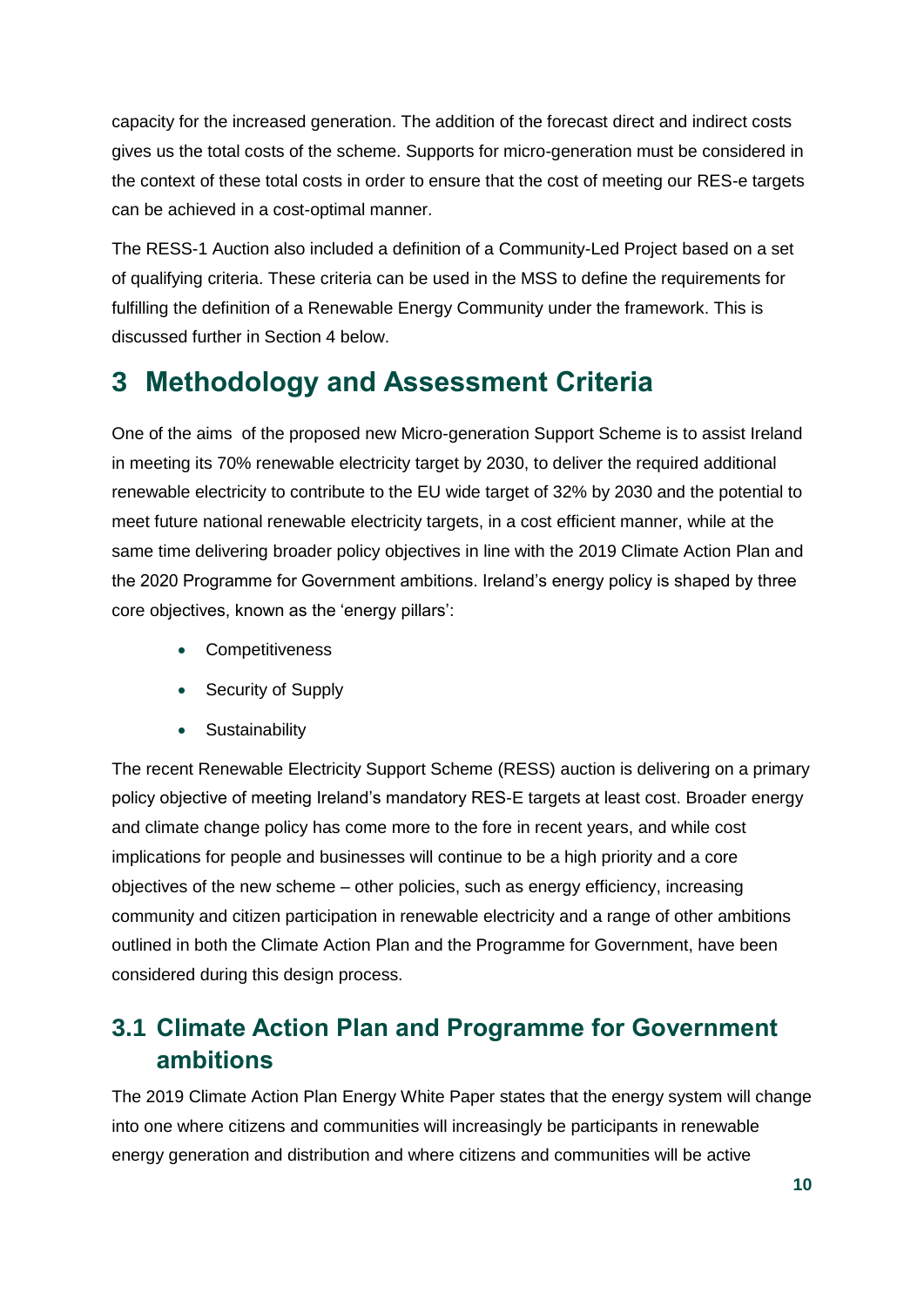participants, and agents of change in how we generate, transmit, store, conserve and use our energy.

Specific Energy White Paper and Programme for Government ambitions include:

(i) Supporting community participation in renewable energy projects

(ii) Facilitating access to the national grid for designated renewable electricity projects, and developing mechanisms to allow communities to receive payment for electricity

(iii) prioritise the development of microgeneration, letting people sell excess power back to the grid

(iv) Develop a solar energy strategy for rooftop and ground based photovoltaics to ensure that a greater share of our electricity needs are met through solar power

The new scheme is one of a number of policies and measures that are part of a framework for action across the electricity generation sector, aimed at decarbonising the electricity sector and achieving a net-zero carbon economy by 2050. These measures, in the context of Ireland's existing renewable energy targets are complimented by the longer-term policy framework provided by the Energy White Paper **Ireland's Transition to a Low Carbon Energy Future.**

### **3.2 EU-legislative Framework and Context**

The EU Clean Energy Package is part of a package of initiatives entitled "Clean Energy for all Europeans".

It consists of eight legislative proposals as follows:

- **1.** Internal Market for Electricity Regulation (Recast)
- **2.** ACER Regulation (Recast)
- **3.** Regulation on Risk-Preparedness in the Electricity Sector and Repealing the Security of Supply Directive
- **4.** Renewable Energy Directive (Recast)
- **5.** Revised Energy Efficiency Directive
- **6.** Revised Energy Performance of Buildings Directive
- **7.** Regulation on the Governance of the Energy Union

There are provisions pertinent to micro-generation/self-generation, specifically the provisions relating to Active Customers & Citizen Energy Communities, contained in the Internal Market for Electricity Directive (IMED). The provisions of the recast Renewable Energy Directive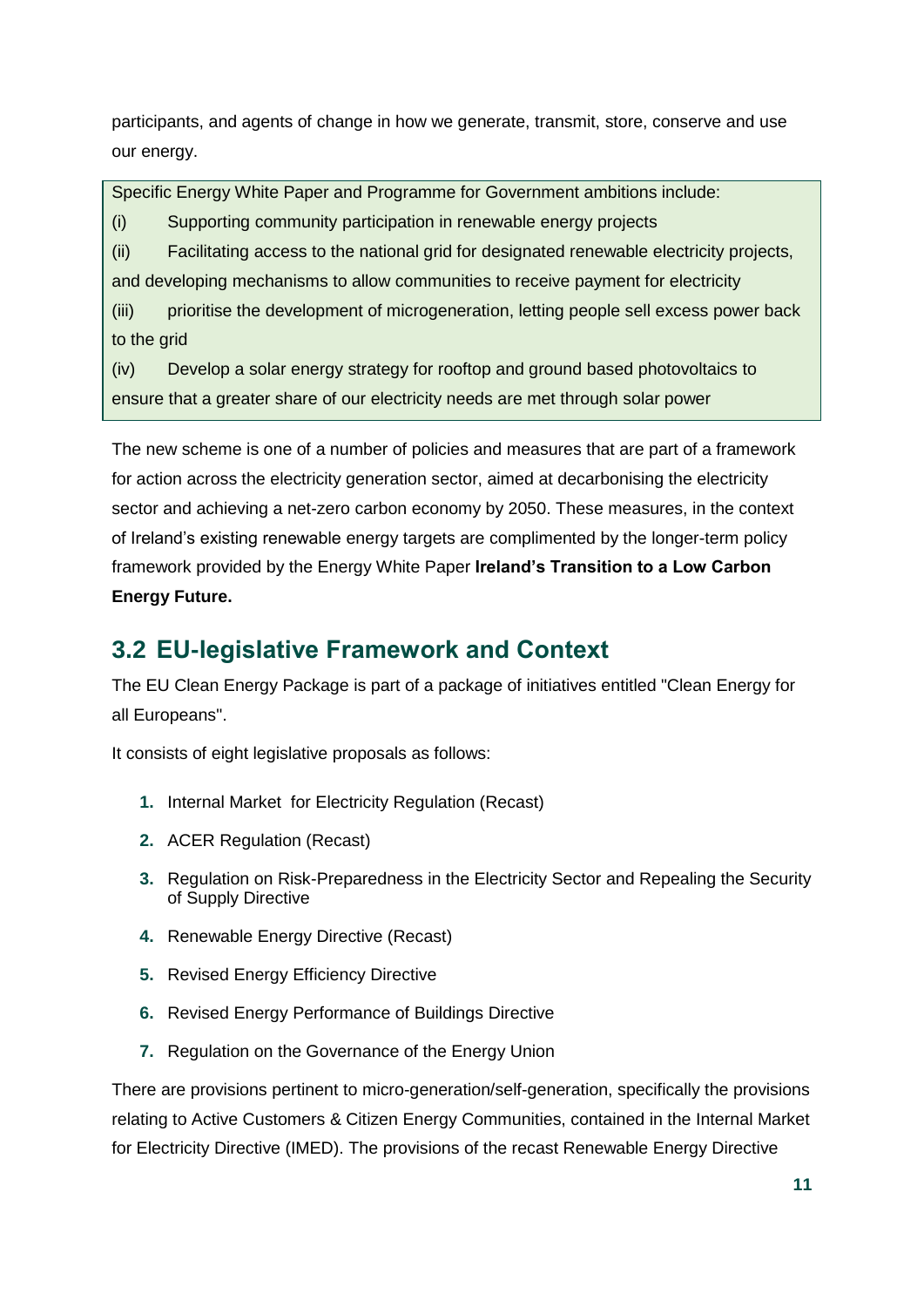(RED II), particularly in relation to Renewables self-consumers and Renewable Energy Communities are also directly relevant to this topic.

It should be noted that subparagraph 1 of Article 3(3) of RED II provides:

Member States shall ensure that their national policies, including the obligations deriving from Articles 25 to 28 of this Directive, and their support schemes, are designed with due regard to the waste hierarchy as set out in Article 4 of Directive 2008/98/EC to aim to avoid undue distortive effects on the raw material markets.

### The consolidated Waste Directive is [here.](https://eur-lex.europa.eu/legal-content/EN/TXT/?uri=CELEX%3A02008L0098-20180705)

Additionally, the Energy and Environment State Aid Guidelines, applicable for renewable support schemes designed between 2014 and 2020, can limit—from a State Aid and internal market perspective—the design options for national RES-E support schemes except for small scale installations.

The 2014 State Aid guidelines published by the European Commission will inform and may shape the development of the new scheme. EU State Aid applies to supports to companies. Therefore the costs in this scheme to support the domestic sector are not considered in the State Aid assessment.

### **3.3 Micro-generation Support Scheme Policy Principles**

Micro-generation policy should be based on clear and unambiguous objectives, and should target specific sectors of society where there are proven market failures.

Despite the potential of micro-generation technologies to help Ireland meet its energy and emission targets and induce positive shifts in energy consumption, the rate of adoption among homeowners remains low at approximately 1.5% of domestic electricity end-users. The reasons include installation costs, low awareness of micro-generation among homeowners and homeowners' willingness to pay (WTP) falling significantly below market prices. In addition, homeowners purchase or investment decisions are influenced by factors other than cost–benefit evaluations including the benefits of micro-generation and positive social pressure which can translate into higher uptake.

Proposed principles to underpin micro-generation policy:

- **1.** Establish the '**renewables self-consumer' model** of energy generation and consumption in Ireland, meeting the commitment within the Climate Action Plan and the tenets of energy communities as set out in RED II and the IMED.
- **2.** Support the concept of **community empowerment and participation** set out in the Climate Action Plan,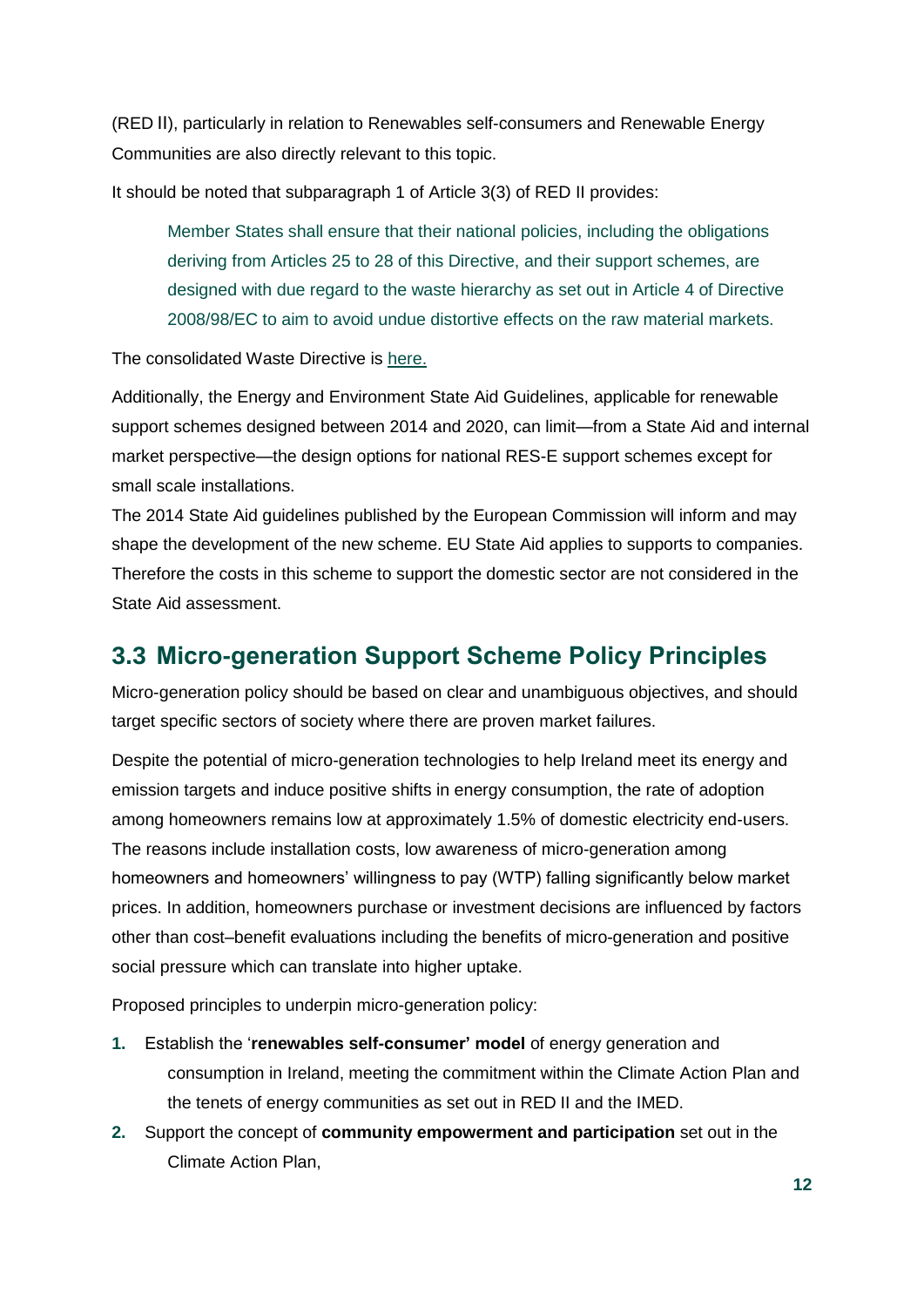- **3.** Ensure any support scheme is **equitable and addresses cost burden sharing**. The scheme needs to protect customers, focus on protection of vulnerable customers and be accessible to all electricity customers,
- **4.** Adopt an **energy efficiency first** approach to building energy supports where possible, and decision makers should consider micro-generation installations in conjunction with other building energy retrofit measures,
- **5.** Focus on **self-consumption (including storage and demand response)** and sizing the installation appropriately to meet relevant electricity demand (note increased electricity demands due to electrification (heat pumps and EVs),
- **6.** Based upon **data and evidence** from existing and historical schemes including other research (behavioural and attitudes, stakeholder workshops etc.) and other relevant economic and financial assessments,
- **7.** Supports a **sustainable and enduring micro-generation industry** in Ireland, supporting local enterprise and employment,
- **8.** Deliver a **coherent scheme**, aligned with other support schemes (e.g. Programme for Government 2020: Deep Retrofit, Heat Pumps and Electric Vehicles) including any suitable supports, with provision for a feed-in tariff for selling power to the grid to be set at least at the wholesale price point,
- **9. Address technical barriers** and planning constraints where appropriate, and provide a clear grid connection policy.

There are a number of barriers that need to be overcome that will impact on any assessment of options for a suitable support scheme for micro-generation. These include planning, grid connections for export, access to and cost of finance and systems to measure and settle exported electricity.

Factors currently influencing installation of micro-generation include:

- i. Grant aid and investment schemes, including Solar PV, Better Energy Communities (BEC), Sustainable Energy Communities (SEC), Targeted Agricultural Modernisation (TAMS II) and the Accelerated Capital Allowances scheme.
- ii. A minimum requirement for renewable energy systems in Part L of the Building Regulations
- iii. Decline in capital costs for systems
- iv. Low interest rate environment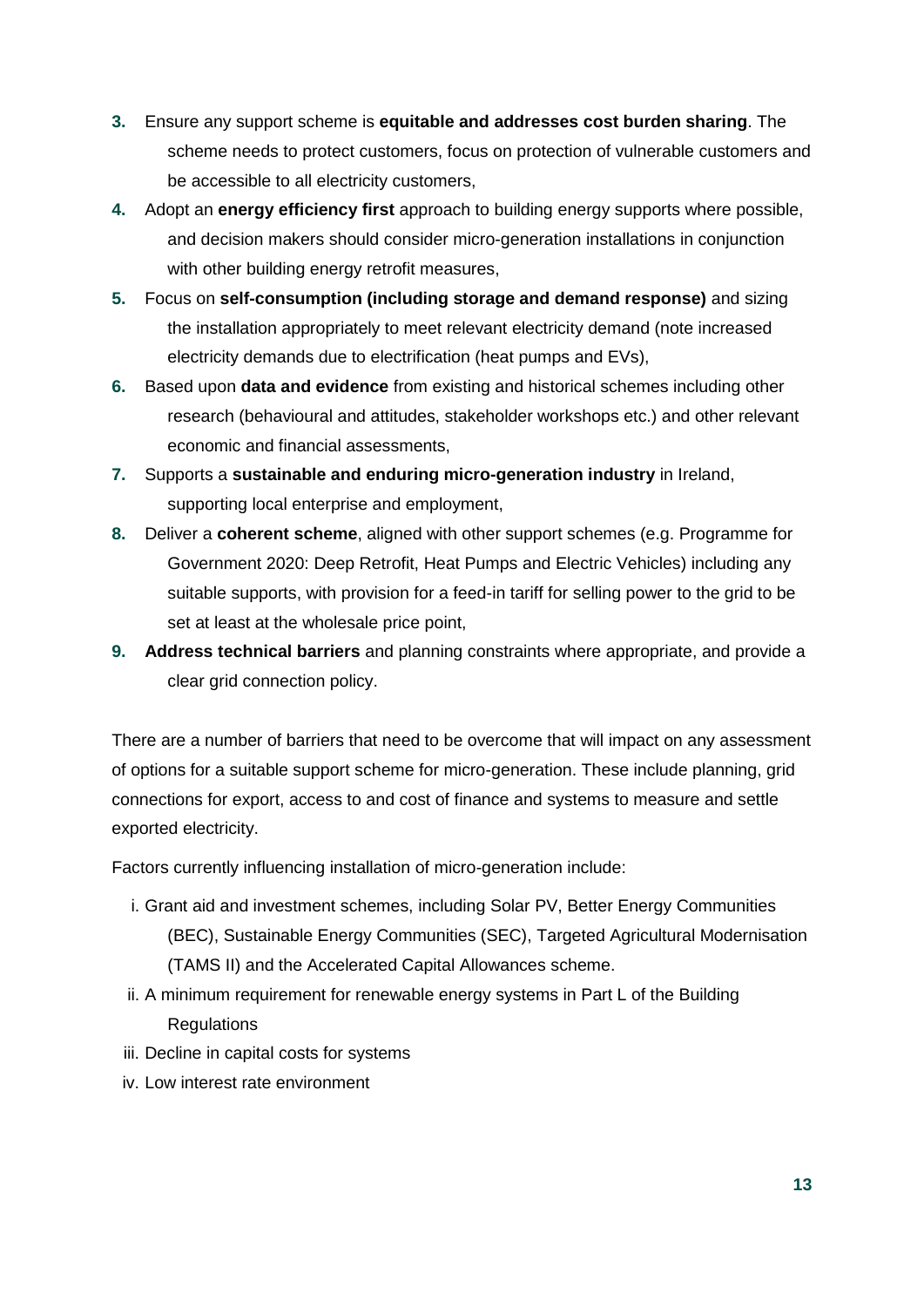Future policies and factors that may change investment in microgen:

- i. Changes to supports for micro-generation
- ii. Planning exemption changes that will reduce barriers to microgen
- iii. Building Regulation changes that ban oil and gas boilers in new buildings
- iv. Changes in technology
- v. Higher interest rates
- vi. Changes in retail electricity prices

## **3.4 Methodologies**

High level approach to economic assessment of micro-generation technologies (economic and policy analysis report).

In order to develop a detailed understanding of inputs and best practice for micro-generation in Ireland, DECC commissioned an economic and policy analysis report, which provides an:

- **A.** Overview of the main micro-generation technologies in Ireland;
- **B.** Assessment of their costs:
- **C.** Analysis of the viability gap of these technologies in different sectors;
- **D.** Identification of policy options for the Irish micro-generation market through assessment of international best practice; and
- **E.** Finally, it provides a review of each of the identified policy options in terms of their effectiveness, costs, funding mechanisms and complexity for implementation to provide a recommendation on the most suitable micro-generation scheme to be introduced in Ireland in July 2021.

The timeframe for the economic analysis covers the period from the present up to 2030. The report provides research and analysis on the Irish micro-generation market and a range of designed policy options matching the Irish environment. Details include considerations for the development of a micro-generation market price compensation and support scheme for micro-generation in Ireland from July 2021, taking account of the objectives of the CAP in Ireland.

Key assessment for any further policy designed is the calculation of levelised cost of energy and the viability gaps of micro-generation technologies in different sectors:

### **LCOE**

Levelised Cost of Energy (LCOE) is typically used when comparing large-scale electricity generators. It is not however an appropriate measure of competitiveness for micro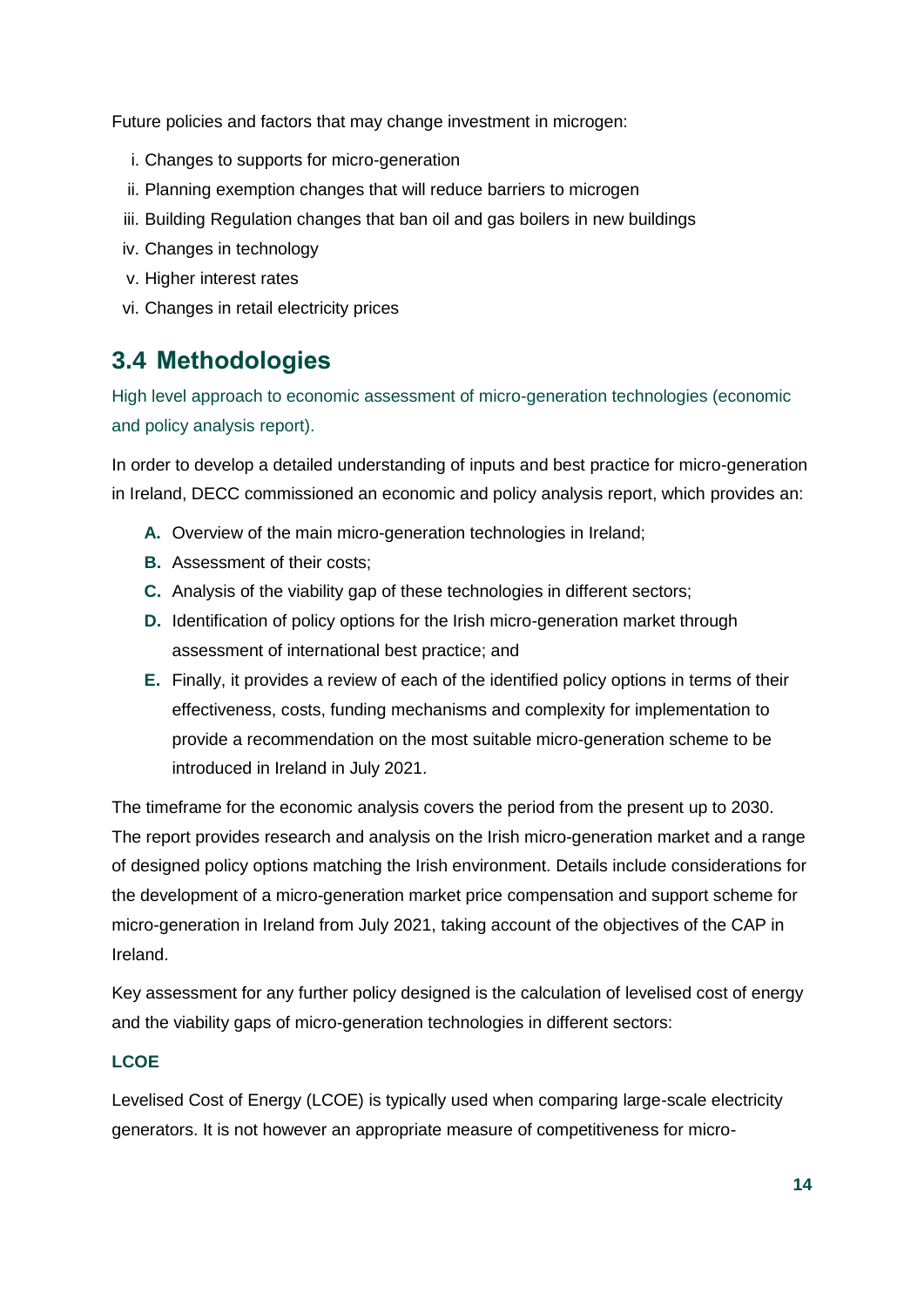generation technologies since they compete with the price of retail electricity, as opposed to the cost of electricity supplied in the wholesale market.

### **Viability Gap**

A more appropriate metric to use is the viability gap, which measures the level of financial support needed per unit of electricity in order for the investment to be viable.

Micro-generation technologies have different characteristics that make them more appropriate for use within different sectors. The assessment study found that there is a role for all of the technologies assessed except fossil fuelled micro-CHP as it does not reduce primary energy or  $CO<sub>2</sub>$  over the period, given the projections for reduction in electricity grid carbon emission levels, and therefore does not align with the climate ambitions of Government as it would lock-in fossil fuel technologies. An overview of the suitability of the main micro-generation technologies in Ireland (micro- solar, wind, hydro, CHP) for different sectors is provided in the table below.

| Sector                               | Solar | Micro-wind | Micro-hydro | Micro-CHP |               |                                                                            |
|--------------------------------------|-------|------------|-------------|-----------|---------------|----------------------------------------------------------------------------|
| Domestic                             |       |            |             |           |               |                                                                            |
| SME (commercial)                     |       |            |             |           |               |                                                                            |
| SME (industrial)                     |       |            |             |           |               |                                                                            |
| Agriculture                          |       |            |             |           |               |                                                                            |
| Community/social enterprises         |       |            |             |           | Key           | RAG grading criteria                                                       |
| Citizen energy communities           |       |            |             |           | <b>High</b>   | None/negligible issues<br>identified with technology<br>within sector      |
| Public buildings (local authorities) |       |            |             |           | <b>Medium</b> | Technology is appropriate for<br>sector although some issues<br>to address |
| Public buildings (schools)           |       |            |             |           | Low           | Technology is not suitable for<br>sector                                   |

### **Table 3-1 Suitability of technologies by sector**

Micro-generation support levels should be set at a level to incentivise the uptake of the technology where there are gaps in the market (i.e. the revenue received from operating the technology does not compensate for the cost of that technology). A balance must be reached between providing a sufficient incentive to cover the difference that exists between the cost of installing a particular technology and the savings that result from selfconsumption. This difference is defined as the viability gap.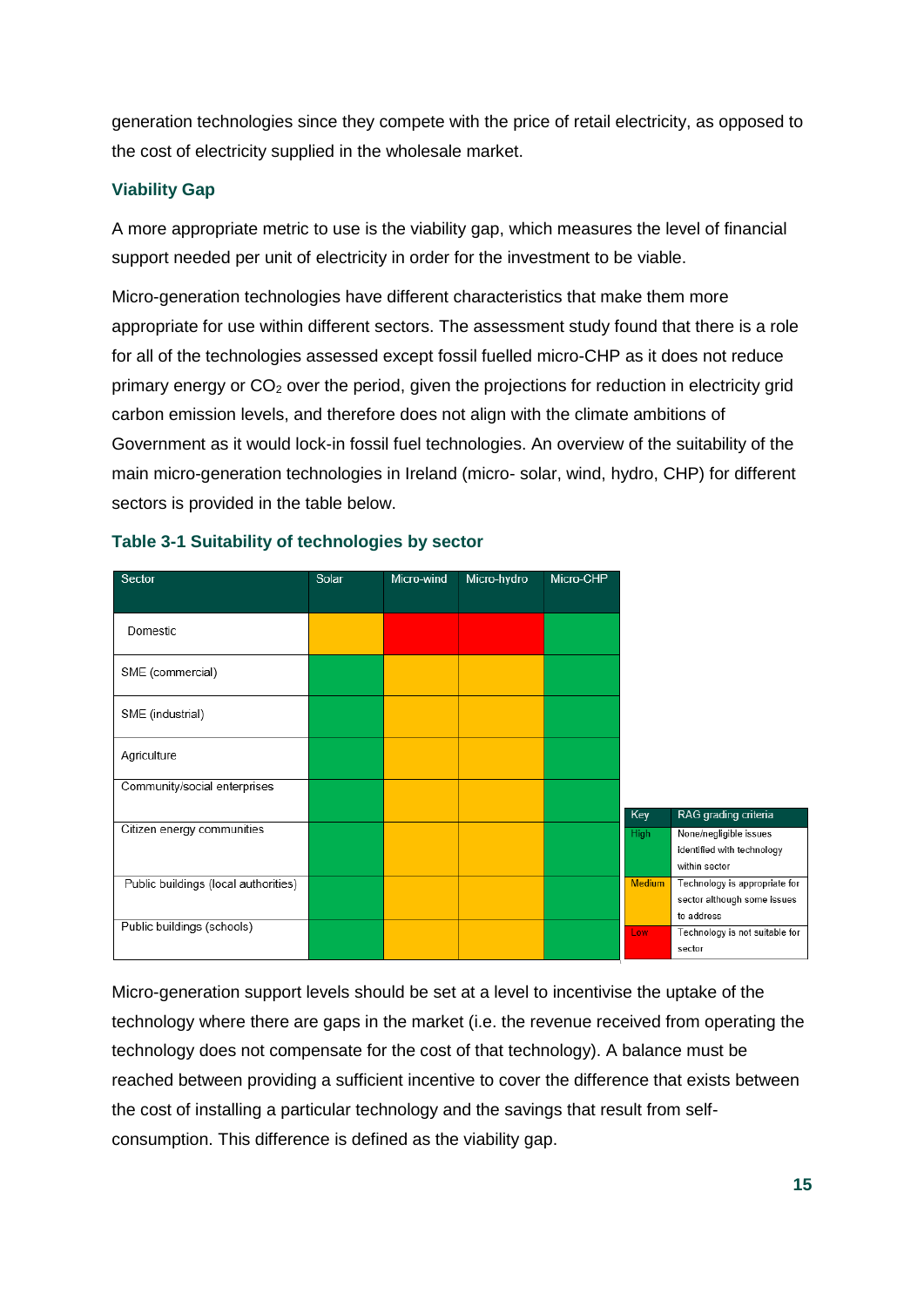### **Policy identification and assessment**

Based on a review of international best practice of schemes to promote micro-generation uptake, a set of five policy options was identified as listed in the table below.

### **Table 3-1 Overview of five proposed policy option for a micro-generation scheme in Ireland**

| <b>Policy options</b>                                                                                                                  |  |  |  |  |
|----------------------------------------------------------------------------------------------------------------------------------------|--|--|--|--|
| <b>Smart Export Guarantee</b> for all installations (old and new)                                                                      |  |  |  |  |
| <b>Investment subsidy</b> for new installations as a percentage of total investment costs                                              |  |  |  |  |
| Feed-in-tariff with one export payment (for existing and new installations) and one<br>payment for generation (only new installations) |  |  |  |  |
| Feed-in-premium for new installations only based on difference between viability gap and<br>smart export guarantee rate                |  |  |  |  |
| Different eligibility criteria for increased accessibility                                                                             |  |  |  |  |

Each of these five policy options were assessed in terms of their effectiveness, costs, funding mechanism and complexity for implementation.

## **3.5 Micro-generation Support Scheme - Assessment Criteria**

### **Micro-generation technologies in Ireland**

Micro-generation technologies have different characteristics that make them more appropriate for use within different sectors. As a first step to develop a micro-generation support scheme in Ireland, the characteristics of different sectors are assessed and compared against the suitability of different micro-generation technologies.

### **Sector analysis**

A range of technology and sector combinations are considered for the development of microgeneration policy options. The technology options are:

- **1.** Solar PV
	- a. Ground mounted
	- b. Roof mounted
- **2.** Micro-wind
- **3.** Micro-hydro
- **4.** Micro-CHP

The sectors considered specifically for these micro-generation technologies are:

- **1.** Domestic
- **2.** Agricultural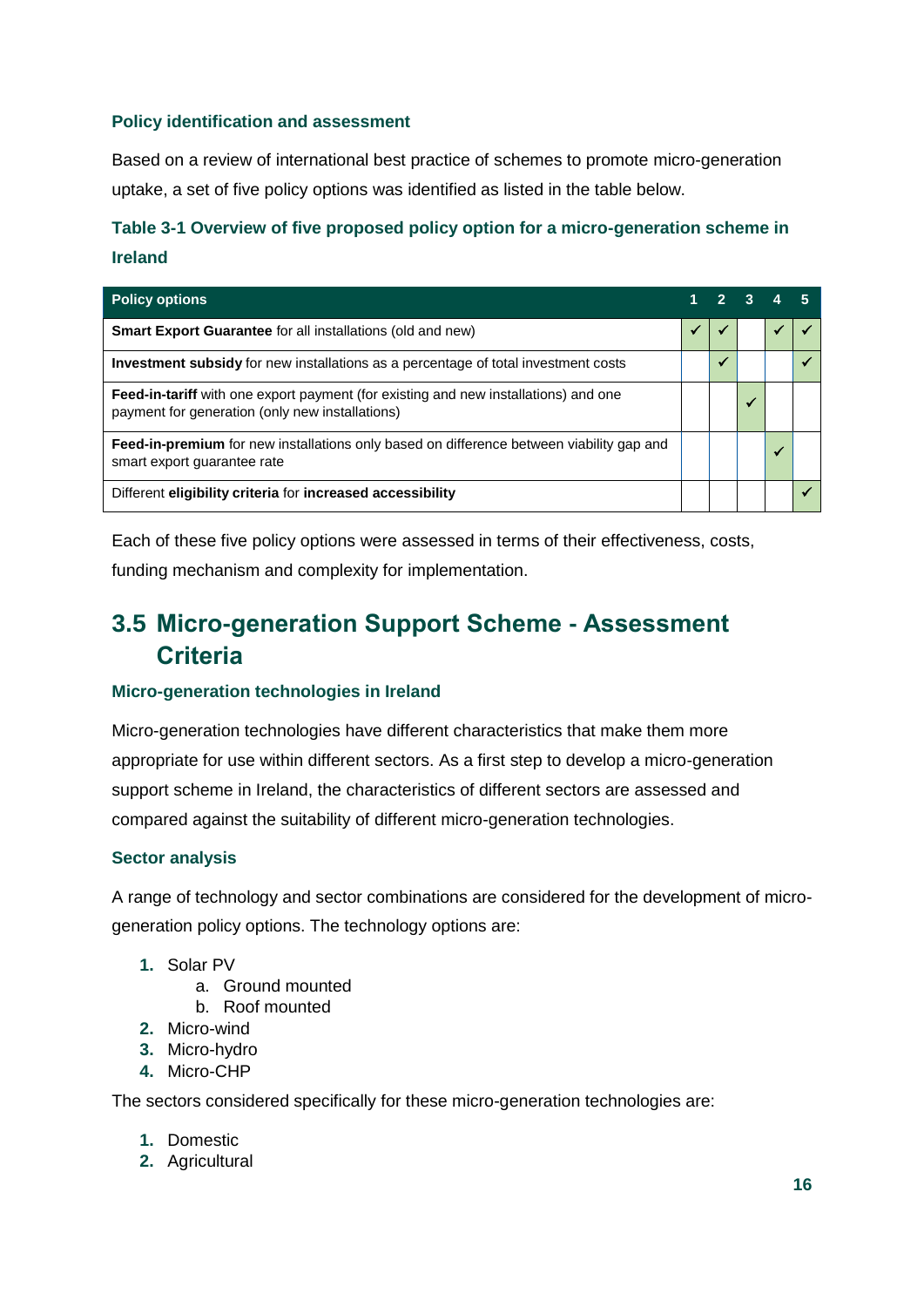- **3.** Small-Medium Enterprises (SME's) (commercial and industrial)
- **4.** Public buildings (school and local authority buildings)
- **5.** Community/social enterprise
- **6.** Citizen Energy Communities

The qualitative assessment outlines the suitability of each technology/sector combination based on the following metrics:

- **1.** Electricity load
- **2.** Installation requirements
- **3.** Operation and maintenance requirements

Each of these technology sector combinations are considered as an archetype throughout this study. For example, domestic rooftop solar is one archetype. Each is qualitatively assessed on a red-amber-green (RAG) basis to give an outline of the suitability of a technology within a sector.

It is important to note that the assessment considers the suitability of each technology on a broad scale and does not consider all potential scenarios for each technology/sector combination. It is likely that each technology could be implemented in any sector under specific conditions; however the assessment focuses on what can be commonly done given each sector's individual requirements

## **3.6 Capacity banding**

The key principles behind the banding of the different technologies used in the assessment were:

- Alignment with European standard EN50549 "Requirements for generating plants to be connected in parallel with distribution networks";
- All connections will be behind the meter, such that any generator installed is to supply power to a specific load;
- Optimising the micro-generation scheme to support self-consumption with at least 70% of the electricity being generated used on site.

A 30% limit on the level of export onto the network was chosen to maximise selfconsumption savings, which is the optimal arrangement for prosumers to pay back their installation costs quickly. Over its lifetime, a micro-generation installation is a means of reducing energy costs for consumers and will help to reduce Ireland's carbon emissions. The scheme also provides limited supports to incentivise additional installed capacity of renewables where a gap in funding is not provided by the market, supporting installations across all sectors.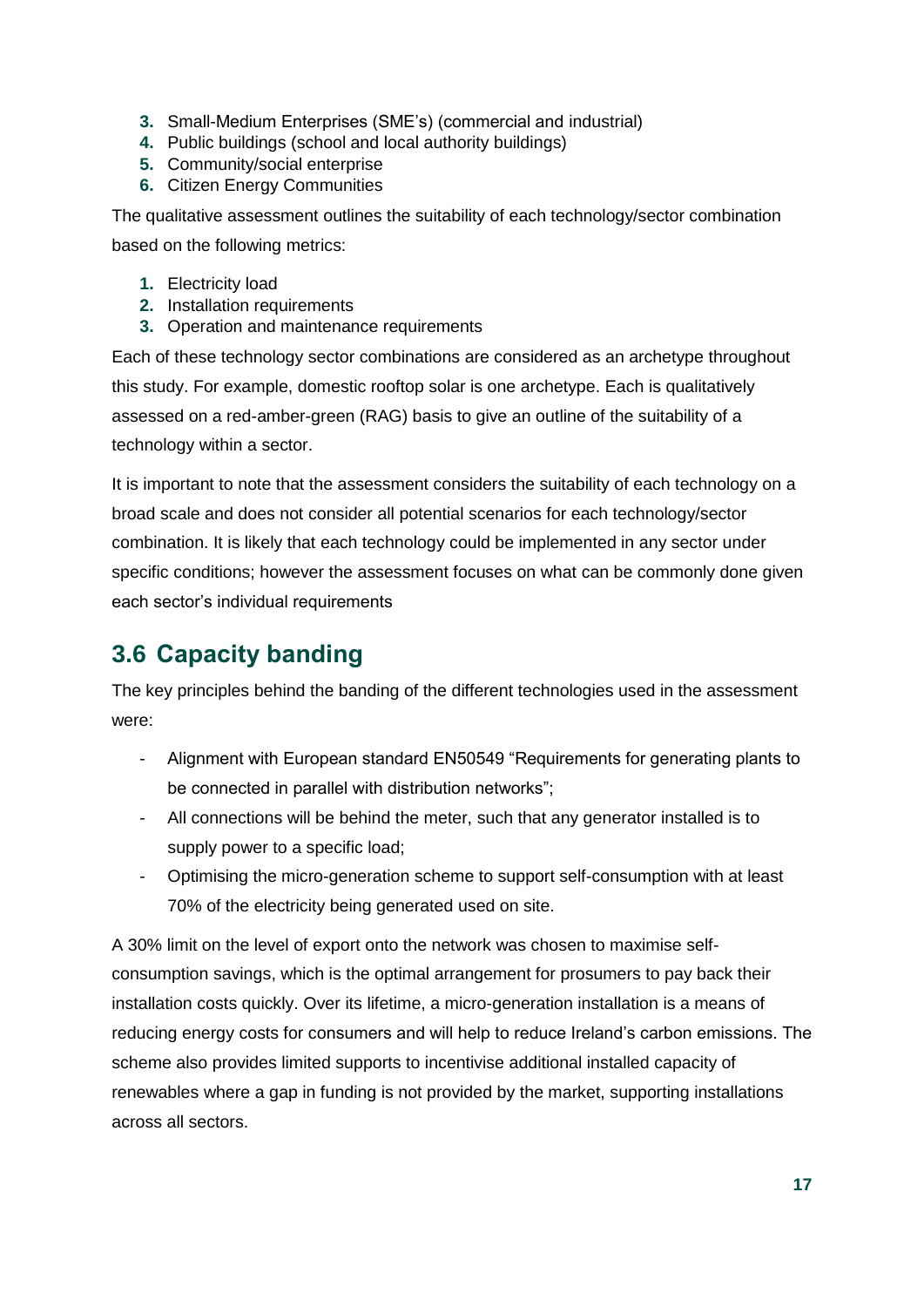The capacity banding exercise determined the appropriate capacity ranges for each technology to maximise self-consumption across the targeted sectors. The steps to complete this were:

- **1.** Defining the energy demand of each sector
- **2.** Examining the technical factors influencing generator capacities
- **3.** Determining the generation of a technology at a defined capacity
- **4.** Matching the generation capacity to meet approximately 70% of the estimated demand

Details on data assumptions and methodology can be found in Appendix **Error! Reference source not found.**.of the report.

### **Sector demands**

The sectors considered have significantly varying annual, seasonal and daily energy demand profiles. This also applies to different consumers within each sector. For example, within the agricultural sector, dairy farms have much different energy requirements than those used for cattle rearing. Therefore, any forecast of energy demands for a sector will be an estimate of typical demands. Data from a range of different sources has been used to estimate demands across the sectors. It should be noted that the energy demand for both social enterprises and community energy schemes is not explicitly examined as these sectors do not have definable end-use cases. For example, community schemes looking to use solar could develop rooftop PV on multiple dwellings or a town hall.

Sector demands, with exception of the domestic sector, have been estimated based on recent demand data and therefore do not account for any projected changes over time. SEAI have produced a range of future energy scenarios highlighting an absolute increase in demand<sup>8,9.</sup> The increase in demand may increase the levels of self-consumption rate above the 70% threshold, therefore reducing the amount of electricity purchased from the grid, thereby further reducing energy spend across the sectors. As a result, the demand analysis is expected to be conservative in non-domestic sectors.

A significant proportion of micro-generation uptake is forecast to be from the domestic sector as has been seen across many other countries. Therefore, a more detailed projected domestic demand has been completed, based on season and daily hourly demand profiles.

<sup>-</sup>8 SEAI (2018) National Energy Projections to 2030: Understanding Ireland's *energy* transition. Available at<https://www.seai.ie/publications/National-Energy-Projections-to-2030.pdf>

<sup>&</sup>lt;sup>9</sup> SEAI (2019) National Energy Projections: 2019. Available at [https://www.seai.ie/publications/2019-](https://www.seai.ie/publications/2019-04_SEAI2019ProjectionsReport_Final.pdf) 04 SEAI2019ProjectionsReport\_Final.pdf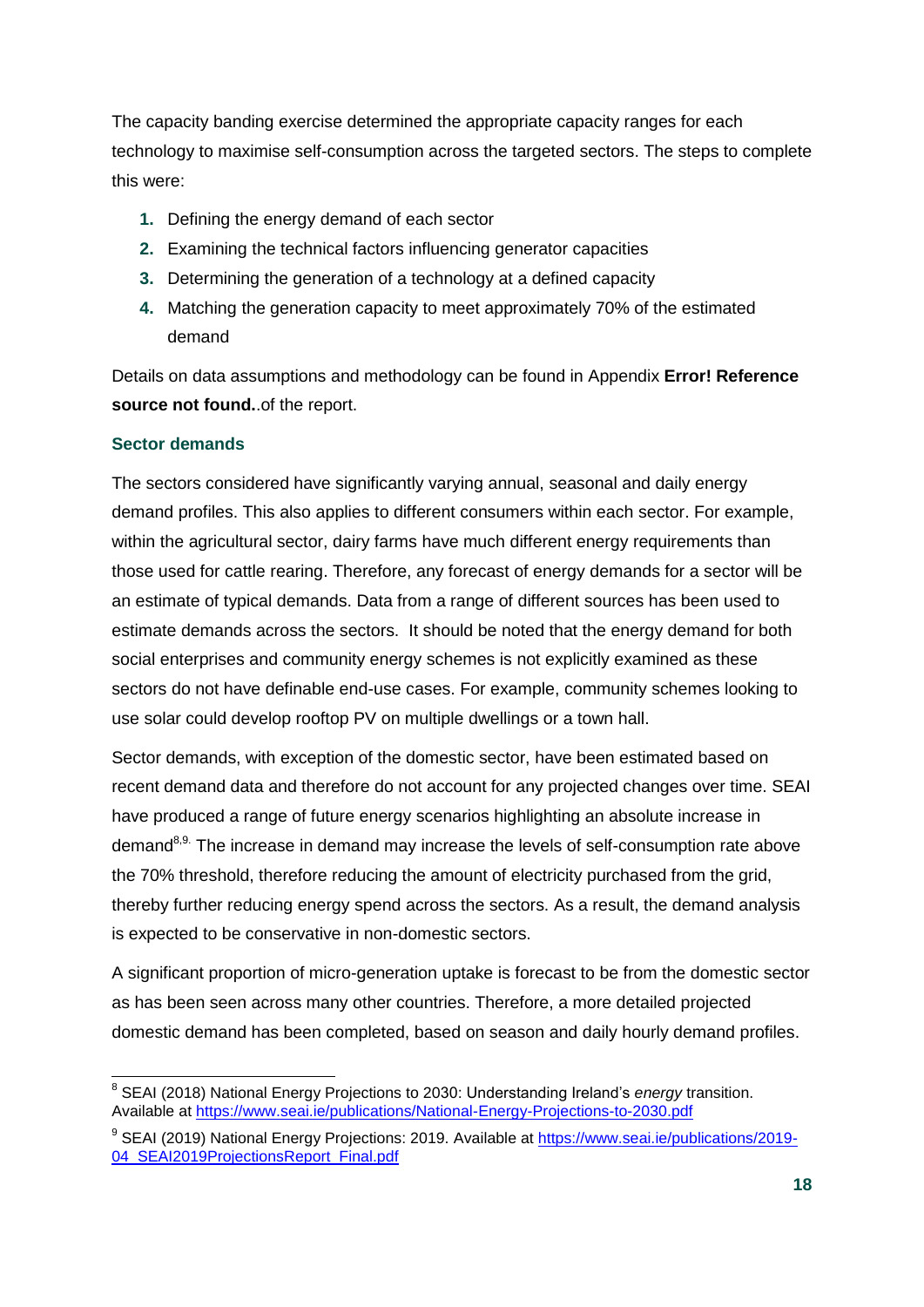This takes into consideration the increase in average domestic demand forecast by SEAI out to 2030, driven by an expected increase in the number of heat pumps installed and increased EV consumption.

Given the variety of different use cases within a sector and the lack of available demand data for these use cases, it was necessary to make several assumptions to determine the demand which is detailed below. The following table summarises the annual demand assumed across each sector.

| <b>Sector use cases</b>                  | <b>Annual power</b><br>demand (kWh) | <b>Annual heat demand</b><br>(kWh) |
|------------------------------------------|-------------------------------------|------------------------------------|
| Domestic <sup>10</sup>                   | 5,220                               | 13,500                             |
| Agriculture – small farms <sup>11</sup>  | 3,000                               | 20,000                             |
| Agriculture – large farms                | 19,000                              | 65,000                             |
| $SME's - commercial12$                   | 146,500                             | 132,375                            |
| $SME's - industrial13$                   | 56,750                              | 178,750                            |
| Public buildings – local authorities     | 146,500                             | 132,375                            |
| Public buildings - schools <sup>14</sup> | 28,000                              | 132,250                            |

Using these annual demands, annual hourly demand profiles are determined to examine supply vs demand and generate self-consumed and exported power proportions.

### **Finalised capacity bands**

-

 $10$  Approximates energy use based on last 3-5 years of data as annual energy trends fluctuate. Data uses 'electricity' and 'non-electric energy' [https://www.seai.ie/data-and-insights/seai-statistics/key](https://www.seai.ie/data-and-insights/seai-statistics/key-statistics/residential/)[statistics/residential/](https://www.seai.ie/data-and-insights/seai-statistics/key-statistics/residential/)

<sup>&</sup>lt;sup>11</sup> Agricultural data used from Department of Agriculture, Food and the Marine, Teagasc, National Farm Survey (NFS 2020) and the Central Statistics Office (CSO) detailed in A1.3.2.

 $12$  Demand derived from CIBSE 2012 Guide F building standards using an average of 'Office' categories as a proxy, assuming a 100m x 100m (1000m<sup>2</sup>) building for ease of comparison

<sup>&</sup>lt;sup>13</sup> Demand derived from CIBSE 2012 Guide F building standards using an average of 'Mixed Use/Industrial' as a proxy, assuming a 100m x 100m  $(1000m^2)$  building for ease of comparison

<sup>&</sup>lt;sup>14</sup> Demand data derived from CIBSE Guide F building standards using an average of 'Primary school' and 'Secondary school as a proxy, assuming a 100m x 100m (1000m $^2$ ) building for ease of comparison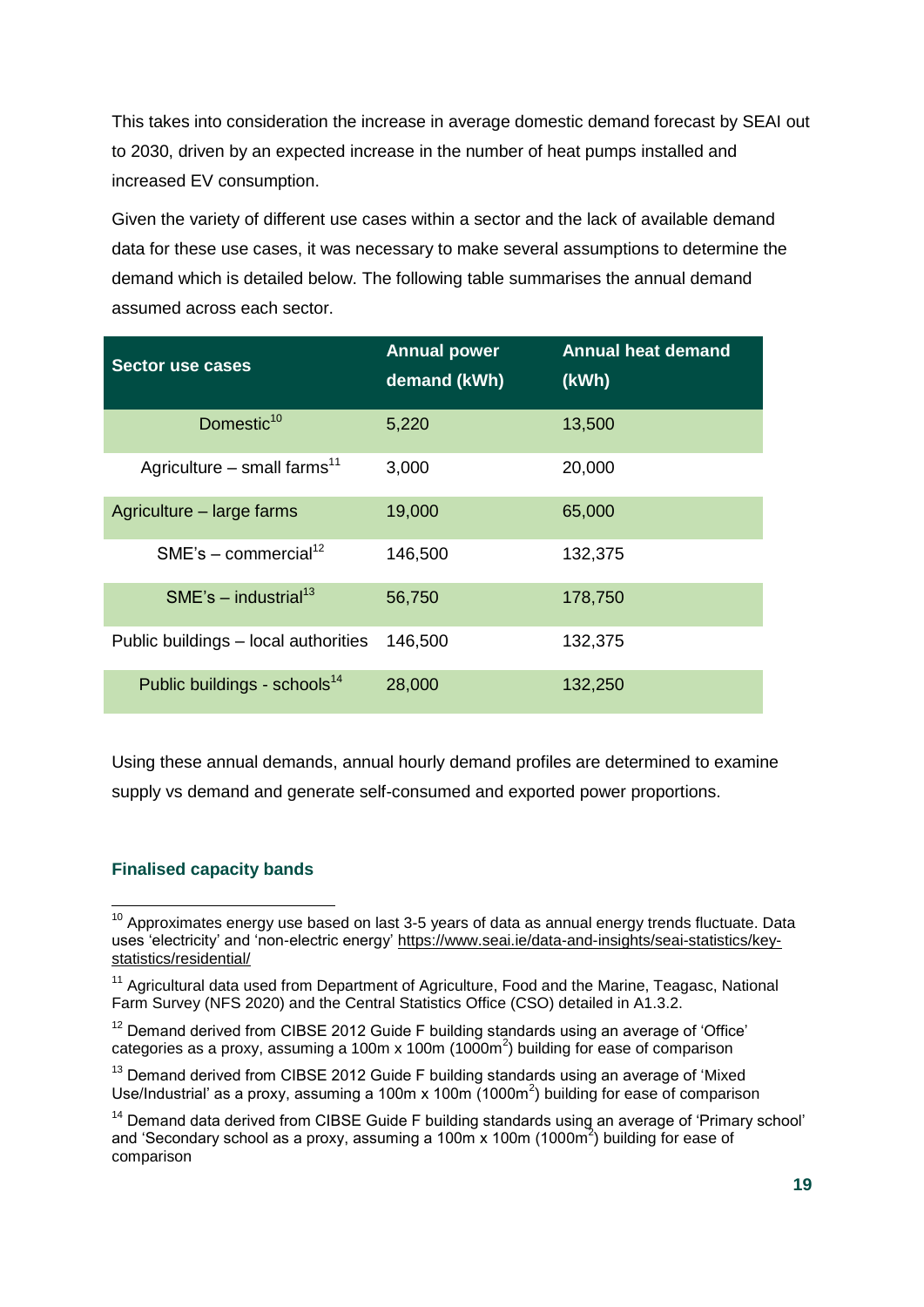The table below demonstrates the finalised capacity bands of each technology and the sector that these are suitable for. This coupling of technology to sector use cases defines an archetype. These archetypes are analysed further to determine what level of financial support will be needed to incentivise the uptake of the technology within that sector.

| <b>Technology</b> | <b>Sector</b>                                               | <b>Capacity banding range</b><br>$(kW - kW)$ |
|-------------------|-------------------------------------------------------------|----------------------------------------------|
| Rooftop solar     | Domestic and small agriculture                              | $0 - 3$                                      |
| Rooftop solar     | Large agriculture and schools                               | $3 - 11$                                     |
| Rooftop solar     | SME-commercial/industrial and local<br>authorities          | $11 - 50$                                    |
| Ground solar      | Small/large agriculture and schools                         | $0 - 11$                                     |
| Ground solar      | SME-commercial/industrial and local<br>authorities          | $11 - 50$                                    |
| Wind              | Small agriculture                                           | $0 - 6$                                      |
| Wind              | Large agriculture and schools                               | $6 - 11$                                     |
| Wind              | SME-commercial/industrial and local<br>authorities          | $11 - 50$                                    |
| Hydro             | Domestic and small/large agriculture                        | $0 - 6$                                      |
| Hydro             | Schools, SME-commercial/industrial and<br>local authorities | $6 - 50$                                     |
| Micro-CHP         | Domestic and small agriculture                              | $1 - 1$                                      |
| Micro-CHP         | Large agriculture and schools                               | $1 - 5.5$                                    |
| Micro-CHP         | SME - commercial/industrial and local<br>authorities        | $5.5 - 30$                                   |

|  | Table 3-4 - Finalised technology/sector archetype capacity bands |  |  |
|--|------------------------------------------------------------------|--|--|
|  |                                                                  |  |  |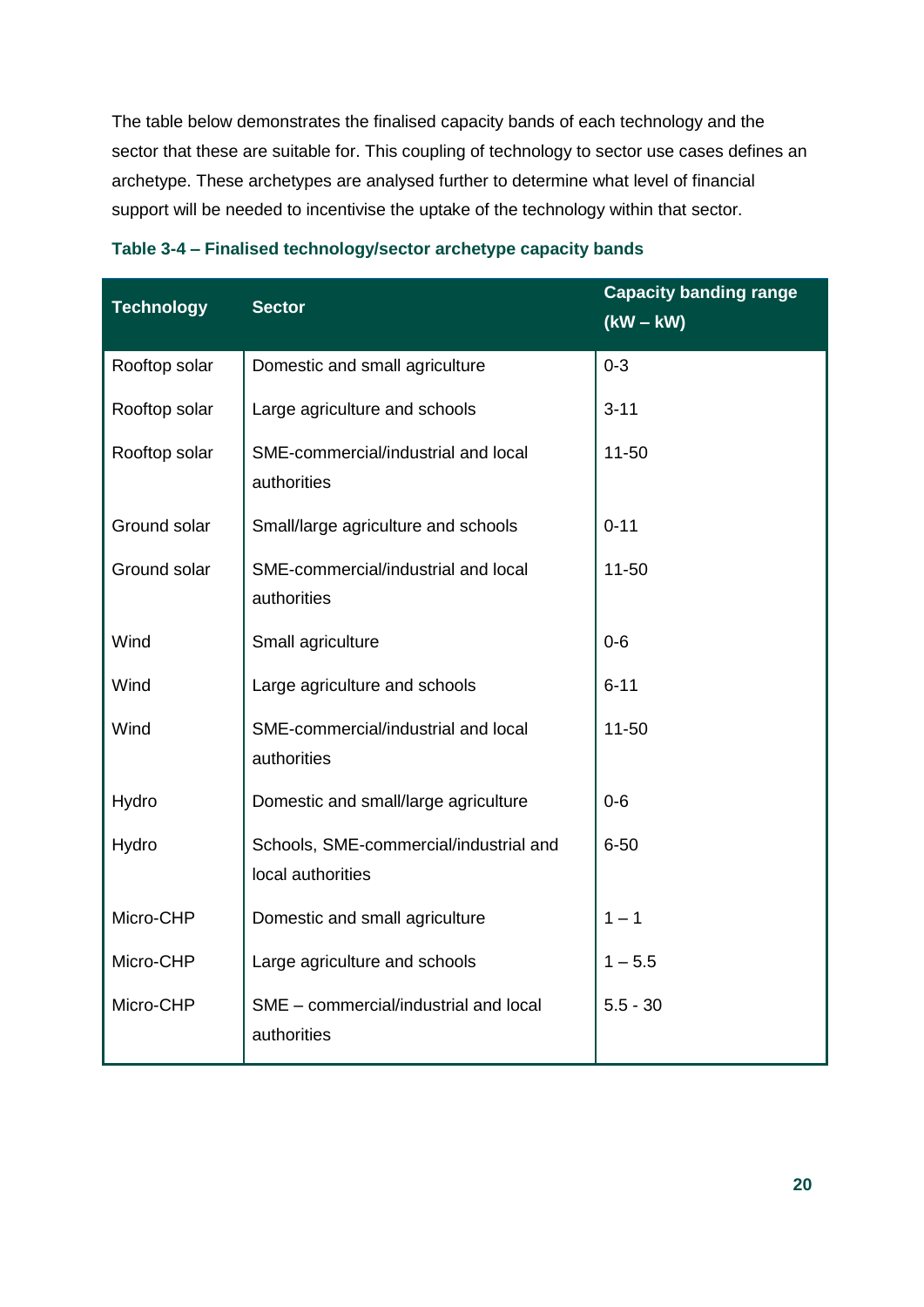The capacity banding analysis suggests there is a range of renewable technology that can be deployed in domestic and SME premises that can facilitate high levels of renewable electricity self-consumption. The definition or micro-generation is therefore proposed to be:

"micro-generation technologies including micro-solar PV, micro-hydro, micro-wind and microrenewable CHP with a maximum electrical output of 50kW".

## **3.7 Overview of Micro-generation policy design options**

### **Microgeneration Support Scheme Options**

RED II states that Renewables Self Consumers are entitled:

'to receiving remuneration, including, where applicable, through support schemes, for the self-generated renewable electricity that they feed into the grid, which reflects the market value of that electricity and which may take into account its long-term value to the grid, the environment and society'.

Therefore an export payment is a minimum requirement for compliance with the Directive. Any support scheme should consider the need, and the most suitable support mechanisms required, for micro-generation over and above an export payment.

There are numerous support schemes options for both domestic and Industrial & Commercial (I&C) micro-generation, including Capital grants, Feed in Tariff, Feed in Premium, Generation Tariff, Net Metering or Tax Rebate.

### **Policy option identification**

There are a number of other jurisdictions across Europe that have already implemented micro-generation support schemes. Ireland is therefore able to ensure lessons are learnt from other jurisdictions in their policy development. There are many examples of improvements that can be made to the design of policies to ensure that they are efficient and to prevent market distortions. If designed poorly, policies can either be ineffective or result in overcompensation of the market, resulting in the inefficient deployment of technologies and impacting the policy cost.

The main policy types that have been used to incentivise micro-generation and that are in line with RED II are outlined below:

 A **feed-in tariff (FIT)** incentivises investment in renewable energy technologies by offering long-term contracts to renewable energy producers. In a FIT, cost-based compensation is offered to renewable energy producers, providing price certainty and long-term contracts that help finance renewable energy investments. This is an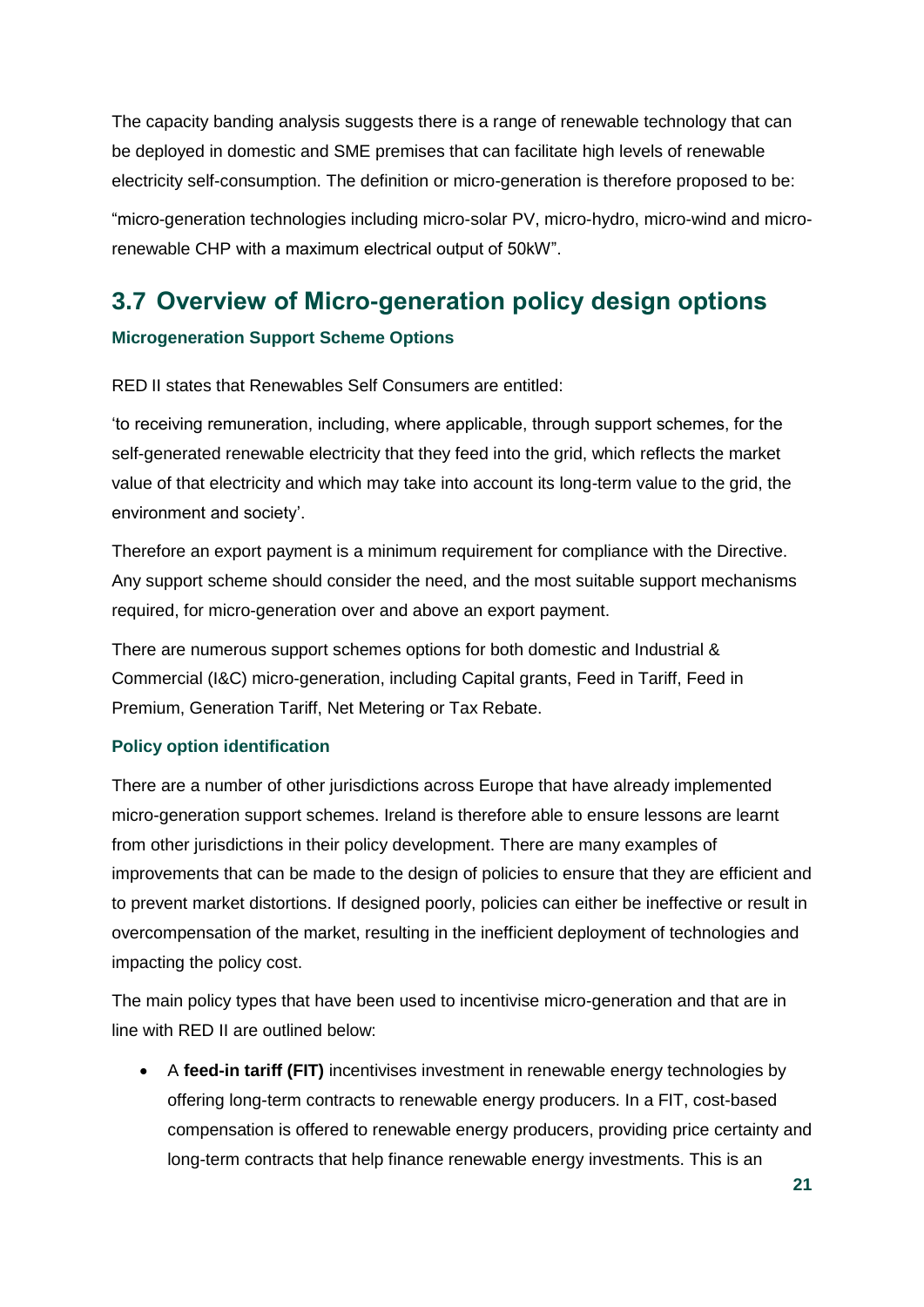attractive option for technologies that lack maturity, in order to accelerate their uptake.

- Under a **feed-in premium (FIP)** scheme, generators receive a premium on top of the market price of their electricity production. Premiums can either be fixed (at a constant level independent of market prices) or sliding (with levels varying in line with wholesale electricity prices). Fixed FIP schemes are simpler in design but there is a risk of overcompensation in the case of high market prices or under-compensation when market prices are low. In the case of sliding FIP schemes, the regulator faces some risk in case electricity prices decrease, as support levels fluctuate with changes in electricity market prices. On the other hand, the regulator does not risk having to pay for overcompensation, as is the case under a fixed FIP scheme. The sliding FIP scheme does however make the scheme more complex, thereby adding additional administration costs.
- **Investment subsidies or grants** can also be provided for costs associated with the purchase and installation of micro-generation equipment.
- An alternative policy mechanism is the use of **Renewables Obligation Certificates (ROCs)**, which can be issued for eligible micro-generation from an accredited station. These certificates can be traded with third parties, or sold to electricity suppliers directly, who use them to meet their Renewables Obligation.
- A **Smart Export Guarantee (SEG)**, which is an obligation on licensed electricity suppliers of a specific size to offer an export tariff to renewable generators with eligible installations. The suppliers can decide the level of the export tariff as well as its type and length. This could mean there could be a variety of different SEG tariffs available and generators may consider switching to suppliers with the most favourable SEG.

## **4 High Level Findings**

## **4.1 Form of Primary MSS Mechanism – Inputs and Assumptions**

To support the viability gap calculation and assessment, a financial model was developed. Details about the model can be found in Appendix **Error! Reference source not found.**.of the report.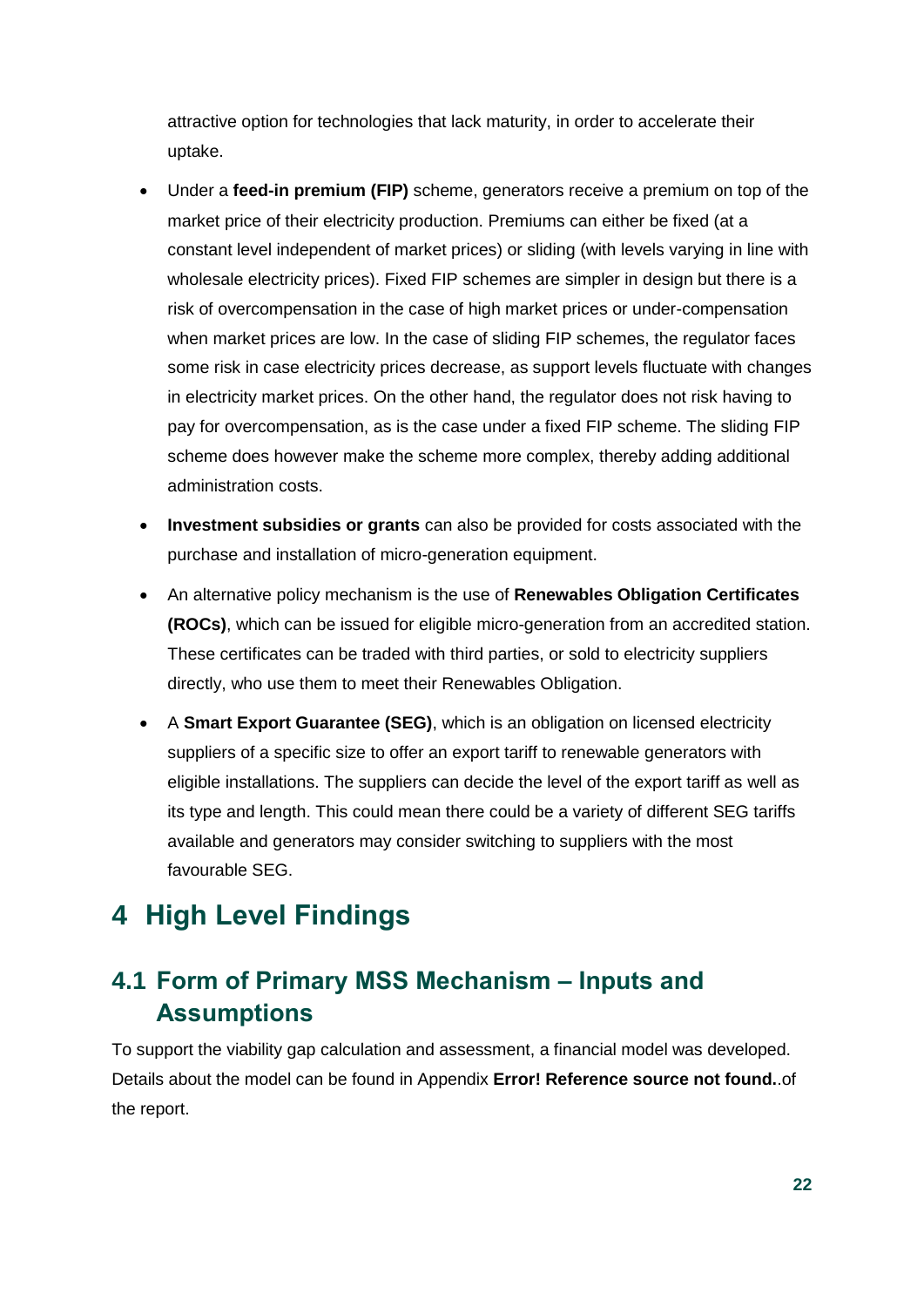The viability gap can be defined as the difference between the levelised cost of electricity (LCOE) for a technology and the value of self-consumption over the lifetime of the technology. The model uses technical and performance data, the capital expenditure (CAPEX) and operating cost (OPEX) inputs from the capacity banding and cost assessment exercises to calculate the total generation, onsite consumption and exported electricity and lifetime costs of each archetype. It should be noted that the CAPEX and OPEX are lower than those used in the Sustainable Energy Authority Ireland (SEAI) pilot solar PV scheme as this would be inappropriate for fair tariff support in a potentially larger support scheme.

The self-consumption is valued as the avoided purchase of electricity for which retail electricity prices are used. The price trajectories were provided by the SEAI for two scenarios: 'High price scenario' and 'Low price scenario'. Further details can be found in Appendix **Error! Reference source not found.** of the report. The 'Low price scenario' is used in this study for the base case for consistency with Ireland's National Energy and Climate Plan (NECP) where this was also used as the baseline price scenario. This approach uses an amalgamated assessment of fixed and variable costs to consumers to forecast a single rate (in €/kwWh) for each sector. Further work could be carried out to focus on the variable aspect of these rates as this is the portion of electricity costs that can be avoided through self-consumption.

The opportunity cost of investing in a comparable investment is captured in the discount rates. Although discount rates vary across different archetypes, as they reflect the hurdle rate for any investment, to set a level playing field, the same discount rate for all archetypes is used. It was identified that the model is very sensitive to changes in the discount rate and as a result of the research and optimisation process a 3.75% discount rate is used in the Base case to strike a balance between the competing interests of a return on investment and the cost of the support required to close the viability gap, and resulting in a discount rate that is very close to the rate in the Public Spending Code<sup>15</sup>.

The Base case is defined by the CAPEX and OPEX figures described above, using the 'Low price scenario' and the 3.75% discount rate. It is against the Base case that all sensitivities are assessed.

### **4.2 Results**

-

The main results of the model are calculated using a cash flow analysis for the useful lifetime of the archetypes. With the inputs described in the previous section, the levelised cost of

<sup>&</sup>lt;sup>15</sup> gov.ie - [The Public Spending Code \(www.gov.ie\)](https://www.gov.ie/en/publication/public-spending-code/)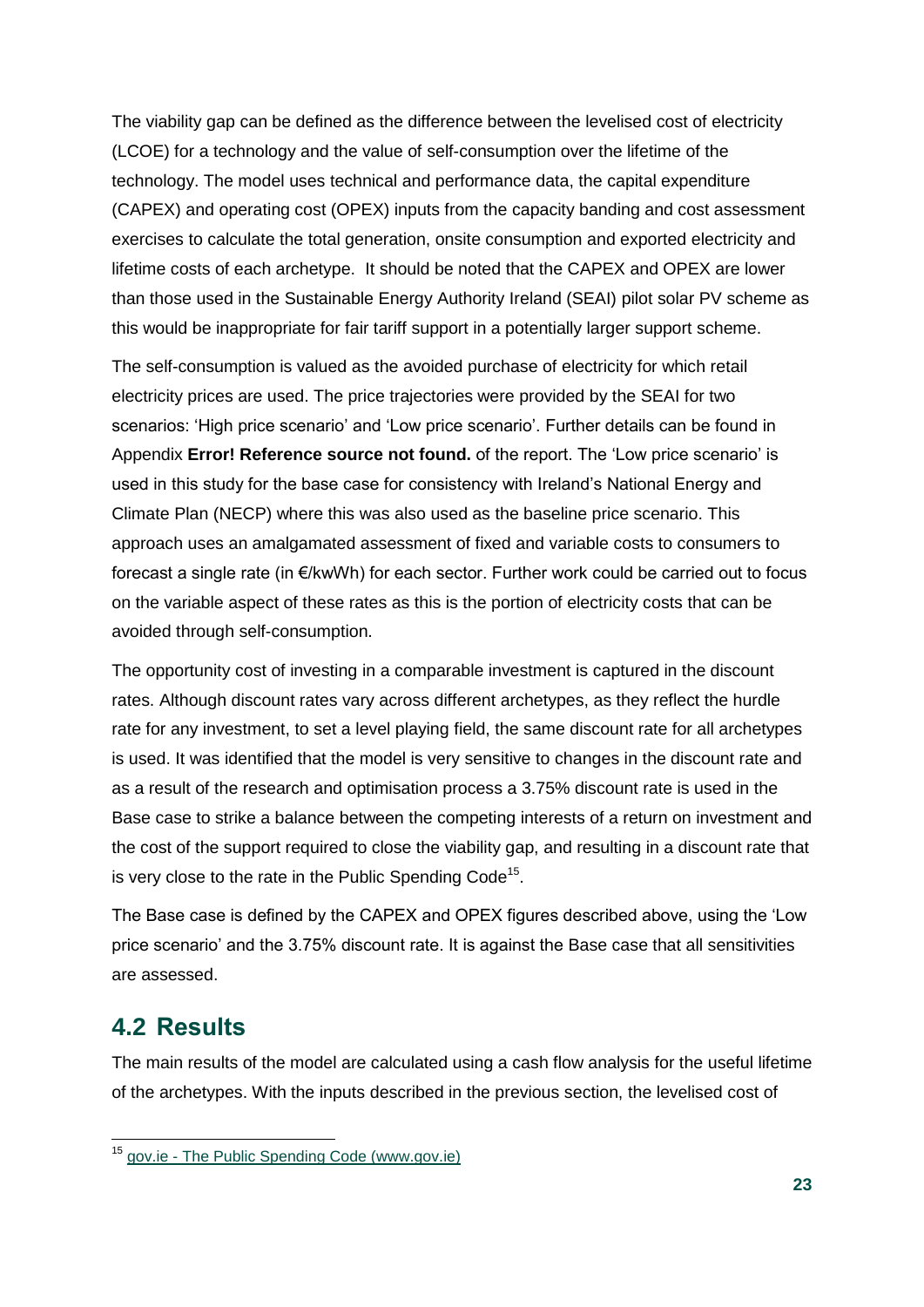electricity (LCOE) per archetype is calculated first. This is then used to determine the levelised viability gaps per archetype. These are calculated for the Base case scenario.

Sensitivity tests are run, varying input parameters to compare the results with those of the base case. The main outputs of the model are set out in the following section.

### **4.3 Base case scenario**

The LCOE results (see Figure 3-1, section 3.2.1 of the report) can be interpreted as the relative cost effectiveness of the archetypes, as it is expressed per unit of electricity generated. The LCOE figures under the base case suggest that the rooftop and ground mounted solar archetypes are the most cost-efficient means of generating electricity on the micro-generation scale.

It can be observed that LCOE figures for almost all archetypes decline over the period of 2021 and 2025, except the hydro technologies, mainly due to the assumed material cost reductions and learning curves in technology costs.

The viability gap is defined as the difference between lifetime costs and lifetime electricity savings from self-consumption. In other words, it is the additional revenue that microgenerators need to earn to cover their costs for new installations. The lifetime costs, the volume and value of the self-consumption and the discount rates are the main drivers of the viability gaps over the lifetime of the archetypes.

Consequently, the variables that need to be considered when modelling the viability gap include:

- a) whether an incentive is paid on electricity generated or electricity exported
- b) the life of the technology
- c) the life of the incentive scheme

The scenarios that are modelled in the report are:

- 1) incentive is paid on electricity generated over the life of the technology, as presented in **Error! Reference source not found.**3-2
- 2) incentive is paid on electricity exported over the life of the incentive scheme, as presented in **Error! Reference source not found.**3-3
- 3) incentive is paid on the electricity generated, over the life of the incentive scheme, as presented in **Error! Reference source not found.**3-4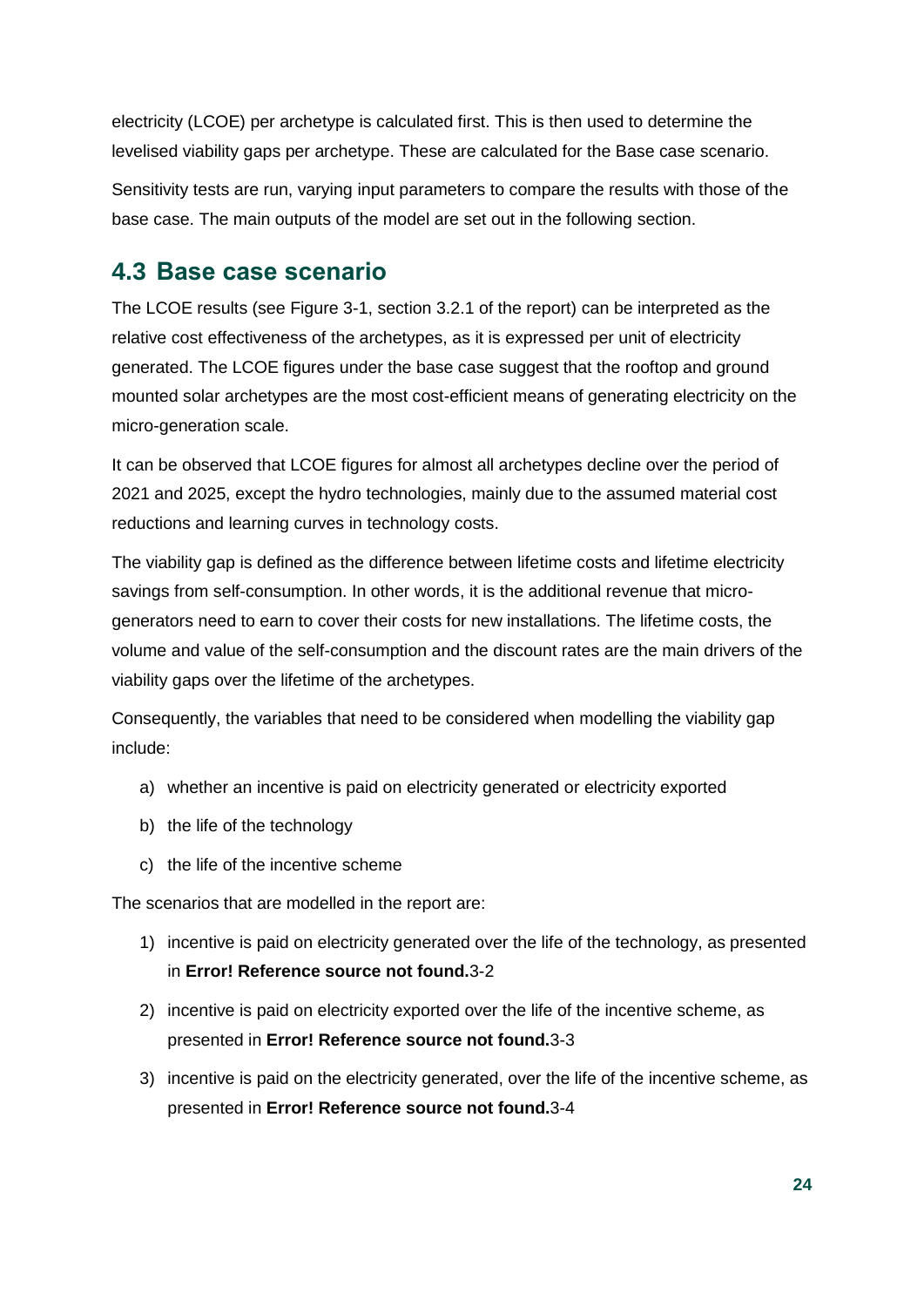The levelised viability gap can be considered as a proxy for the required subsidy level. One option for a micro-generation support scheme is to pay an incentive on electricity generated. Another option is to pay an incentive on electricity exported. Therefore, it is important to explore the viability gap levels also over the exported electricity. Further, the subsidy life has a significant impact on the levelised viability gap figures as the total lifetime viability gap could be recovered over a shorter period and thus over a smaller electricity generation or exported electricity volume. This is shown in **Error! Reference source not found.**3-3 of the report. The assumed 15 year subsidy life here aligns with the current Support Scheme for Renewable Heat (SSRH) and Renewable Electricity Support Scheme (RESS) schemes subsidy duration.

Another important consideration for the policy design is that the viability is optimised through encouraging higher self-consumption, which is more likely if the subsidies are set lower than the retail tariffs, which is explored in Chapter 5 of the report.

The viability gap over the electricity export provides a proxy to determine the support level which would be required for a certain archetype to cover its lifetime viability gap over the subsidy life if the scheme would be designed to be paid on exported electricity. As the selfconsumption and therefore the exported electricity levels vary significantly among the archetypes, the levelised viability gap figures fluctuate significantly, when they are expressed over the exported electricity. These figures suggest that all archetypes to be installed in 2021 have viability gaps. Please note also that some of the CHP archetypes have no excess electricity so therefore the viability gap over export is zero, but it doesn't mean that these archetypes are financially viable as can be seen in **Error! Reference source not found.**3-4 of the report.

Offsetting the retail price paid for electricity consumption is the key driver for promoting selfconsumption. Considering both the assumed consumption profiles which have high selfconsumption figures across the archetypes and the underlining policy goal to promote selfconsumption, it is proposed that the micro-generation scheme is designed to be paid on export from a site.

Given the large number of potential archetypes, an archetype-based remuneration doesn't seem to be practical. Therefore, other factors such as technology neutrality and costefficiency were considered to select the optimal remuneration approach. This is further discussed in Section **Error! Reference source not found.** of the report.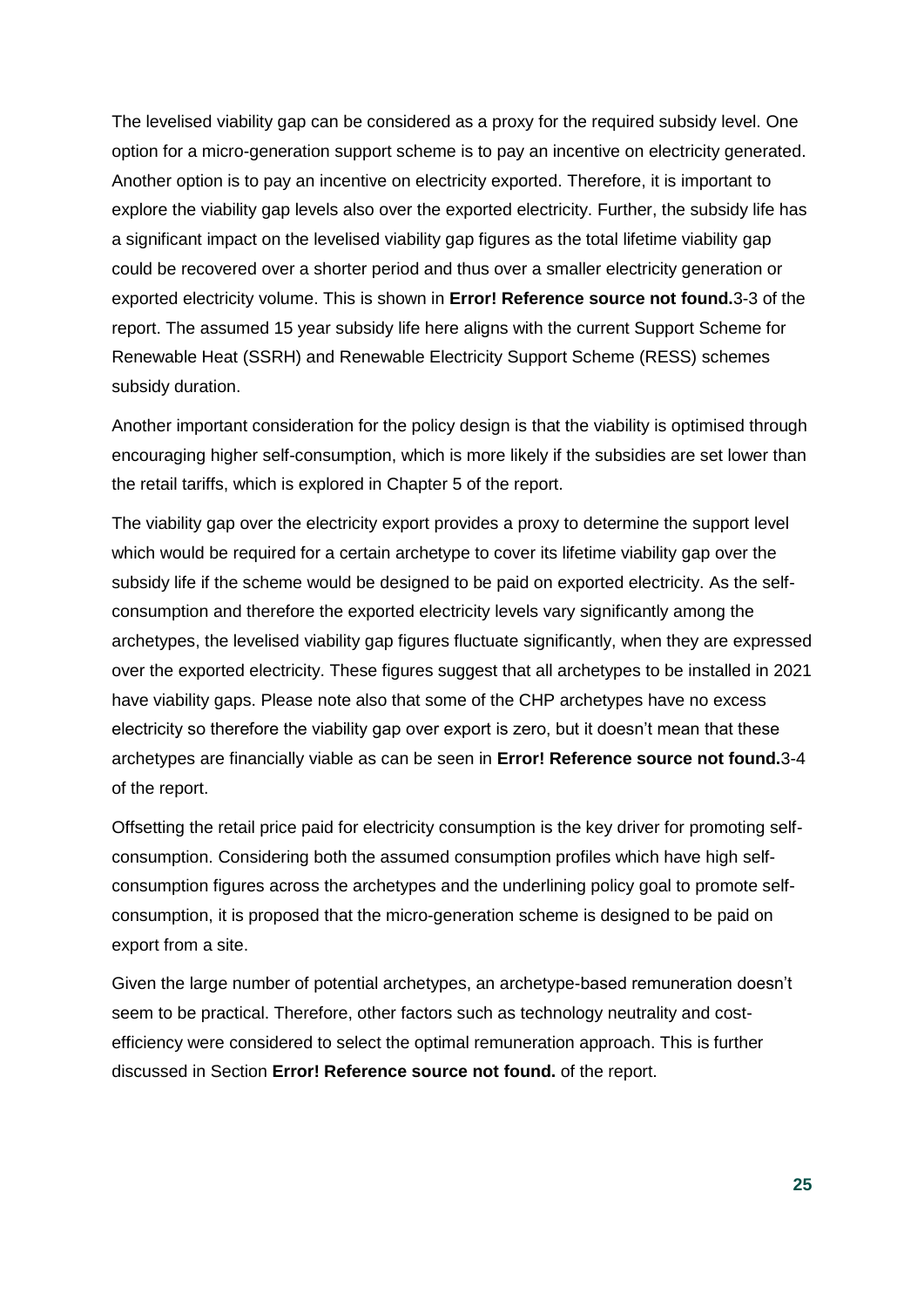Based on the assessment report, the recommended policy option is an option that includes a Clean Export Guarantee<sup>16</sup> (CEG). The advantages of a Clean Export Guarantee is that it can be provided at near cost-neutrality as the rates are provided by suppliers based on wholesale electricity prices, which also aligns with the European objectives of the recast Renewable Energy Directive. Moreover, a CEG is inherently able to provide incentives for self-consumption, energy efficiency and avoids the risk of overcompensation, which are all objectives set under the Climate Action Plan. The long-term objective is to have an arrangement that provides a market-based payment that incentivises export of electricity when the peak system demand occurs through optimising demand side time-of-use of appliances, so as to reduce the costs of supporting non-renewable back-up generation. Suppliers would then be able to offer time-of use tariffs that vary for different periods of the day and this would optimise micro-generation for system demand. This requires a system of time-of use tariffs and a deployment of Smart Meters that is not available in the Irish electricity market today but should be planned for over the lifetime of the MSS. In the interim, the CEG can be supported through an interim settlement arrangement based on a manual process, and therefore a minimum tariff is being proposed that reflects the average wholesale Day Ahead Market Price (DAM).

As the CEG will not be able to meet the viability gap for the lowest cost technologies in any sector until technology costs reduce further, it is recommended that the CEG is supplemented by a Clean Export Premium<sup>17</sup> (CEP) in the first years to support deployment of new renewable micro-generation. In line with the CEG, a minimum tariff by sector based on the viability gap of the lowest cost technology is being proposed. As the CEP is defined as bridging the difference between the viability gap and the CEG provided for new installations, and the technology costs are expected to reduce, there is also a planned phase-out of this subsidy over time, thereby reducing the risk of policy uncertainty or overcompensation.

## **4.4 Community participation in Micro-generation**

Under RED II & IMED, opportunities for the participation of prosumers in micro generation are not limited to homeowners and/or individual citizens. Communities are entitled to come together and produce, consume, store and sell renewable energy to the grid, which can be seen from the following definitions from Article 2 of RED II:

 $\overline{1}$ 

<sup>&</sup>lt;sup>16</sup> Referred to as Smart Export Guarantee in the report

 $17$  Referred to as a Feed in Premium in the report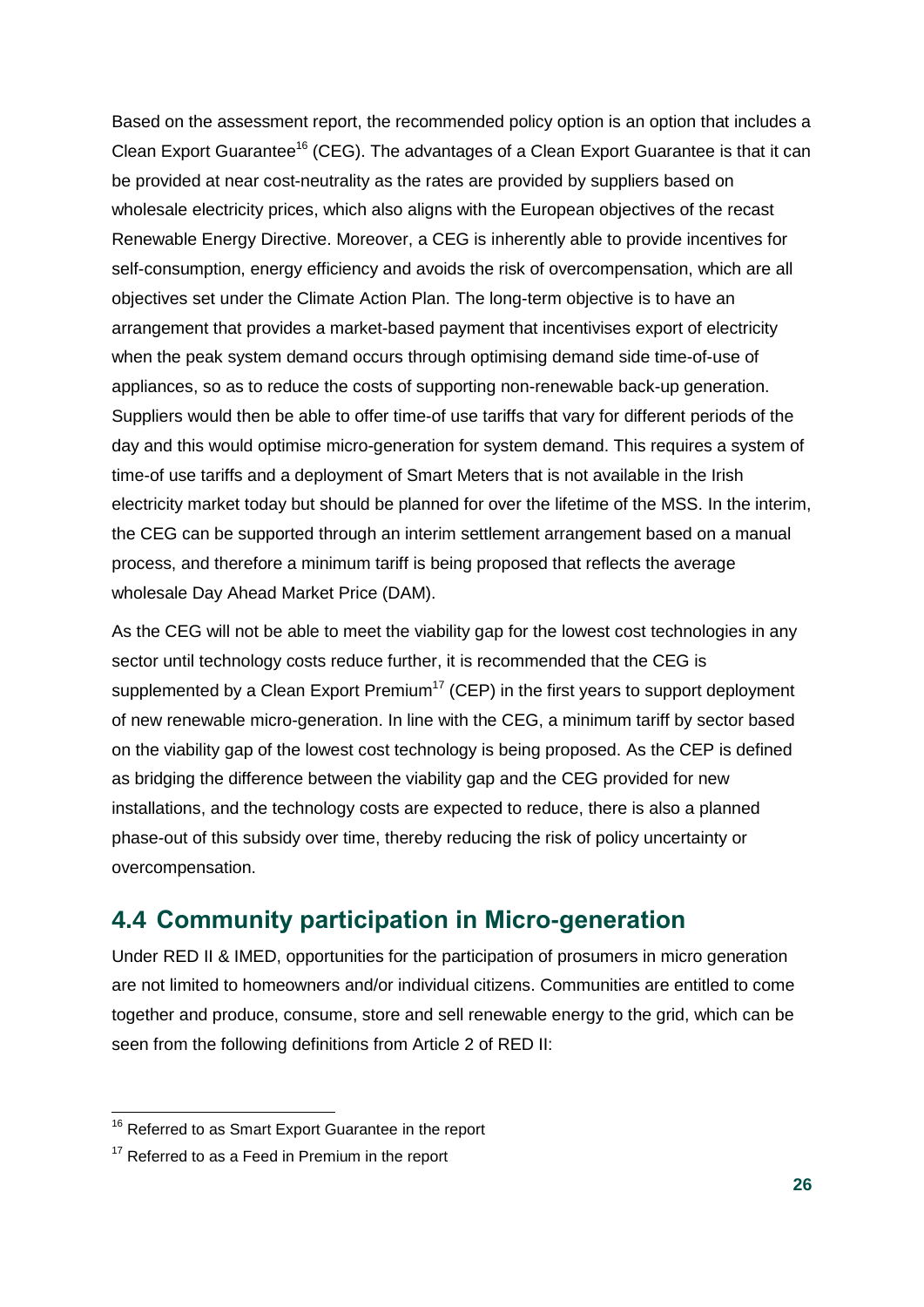(14) 'renewables self-consumer' means a final customer operating within its premises located within confined boundaries or, where permitted by a Member State, within other premises, who generates renewable electricity for its own consumption, and who may store or sell self-generated renewable electricity, provided that, for a non- household renewables self-consumer, those activities do not constitute its primary commercial or professional activity;

(15) 'jointly acting renewables self-consumers' means a group of at least two jointly acting renewables self-consumers in accordance with point (14) above who are located in the same building or multi-apartment block;

(16) 'renewable energy community' means a legal entity: (a) which, in accordance with the applicable national law, is based on open and voluntary participation, is autonomous, and is effectively controlled by shareholders or members that are located in the proximity of the renewable energy projects that are owned and developed by that legal entity; (b) the shareholders or members of which are natural persons, SMEs or local authorities, including municipalities; (c) the primary purpose of which is to provide environmental, economic or social community benefits for its shareholders or members or for the local areas where it operates, rather than financial profits.

Under RED II, where a community is arranged as jointly-acting renewables self-consumers, i.e. they are located within the same building or multi-apartment block, they shall be entitled to engage jointly to:

- generate renewable energy, including for their own consumption,
- store renewable energy,
- sell their excess production of renewable electricity, including through power purchase agreements, electricity suppliers and peer-to-peer trading arrangements and are allowed to arrange sharing of renewable energy that is produced on their site or sites between themselves,
- receive a remuneration, including where applicable through support schemes, for the self-generated renewable electricity they feed into the grid which reflects the market value and may take into account the long-term value of the electricity fed in to the grid, the environment and society.

Under RED II, Renewable Energy Communities are described as follows: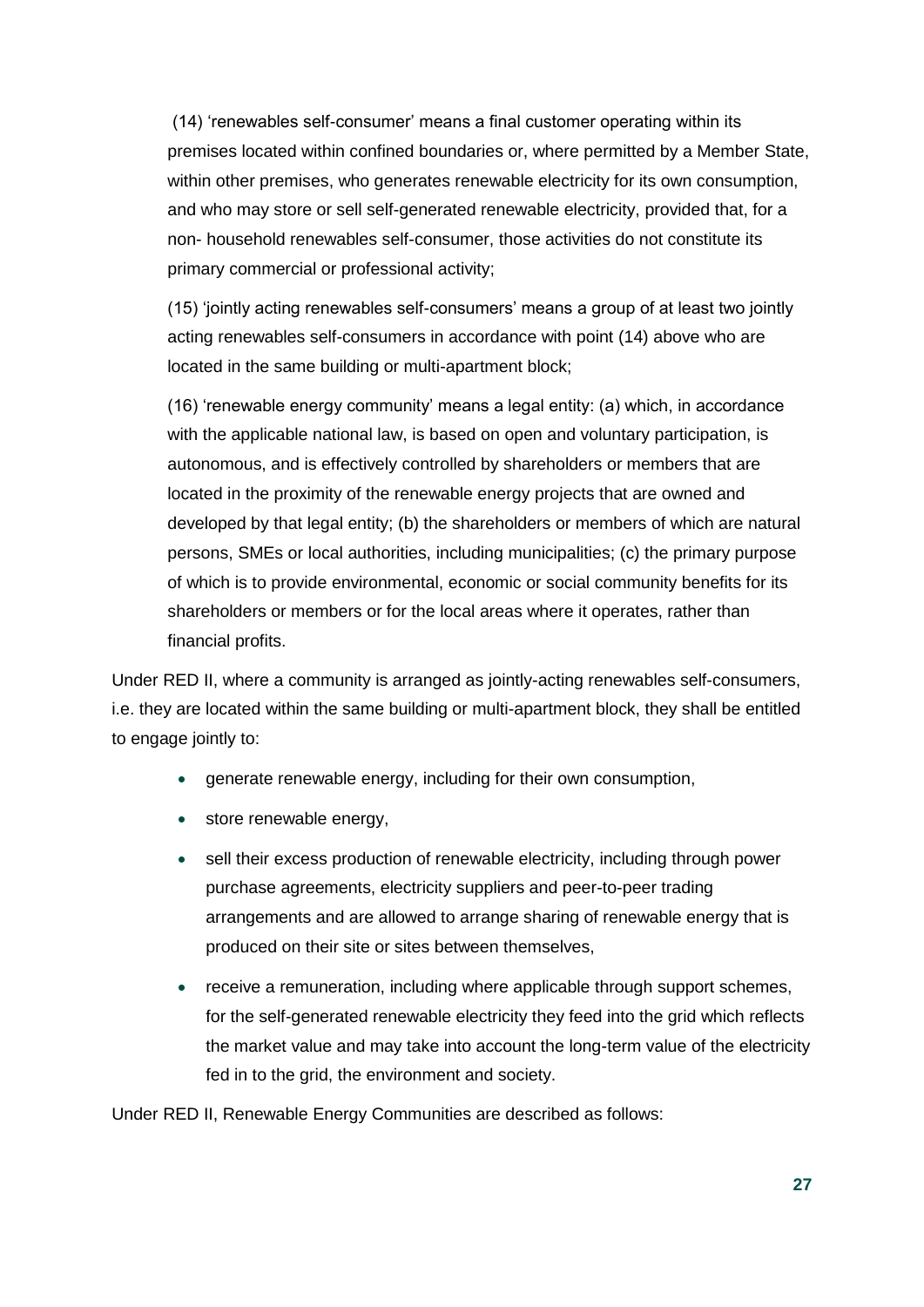Final customers, in particular household customers, are entitled to participate in a renewable energy community without losing their rights or obligations as final customers, and without being subject to unjustified or discriminatory conditions or procedures that would prevent their participation in a renewable energy community, provided that for private undertakings, their participation does not constitute their primary commercial or professional activity.

Under RED II Renewable Energy Communities are entitled to:

- generate renewable energy, including for their own consumption,
- store renewable energy,
- to arrange sharing of renewable energy within the community that is produced by the production units owned by the community and retaining community members' rights and obligations as customers
- to access all suitable energy markets both directly or through aggregation in a non-discriminatory manner,
- sell their excess production of renewable electricity, including through power purchase agreements, electricity suppliers and peer-to-peer trading arrangements.
- compete for support schemes on an equal footing with other market participants

In relation to supports for the installation of micro-generation technologies, both jointly acting consumers and renewable energy communities will be subject to the eligible technology upper limit of the Micro-generation framework.

The Commission for Regulation of Utilities (CRU) in its Roadmap for the Clean Energy Package Implementation<sup>18</sup> and in its Micro-generation Information Paper<sup>19</sup> indicated it will consult with the public on a number of issues in Q4 2020 including Articles 15 & 16 of IMED and Articles 21 and 22 of the RED II. DECC will work with CRU and other stakeholders to ensure implementation of those aspects of the Clean Energy Package that facilitate community participation in micro-generation.

Renewable Energy Communities (REC) will be eligible to participate in the MSS if they fulfil the criteria as defined in the recent RESS-1 Auction, as follows:

"Renewable Energy Community" means a legal entity:

 $\overline{1}$ 

<sup>&</sup>lt;sup>18</sup> [view latest document \(cru.ie\)](https://www.cru.ie/wp-content/uploads/2020/03/CRU20043-Roadmap-for-the-Clean-Energy-Packages-Electricity-and-Renewables-Directives.pdf)

<sup>19</sup> [view latest document \(cru.ie\)](https://www.cru.ie/wp-content/uploads/2020/05/CRU20059-Microgeneration-Information-Paper.pdf)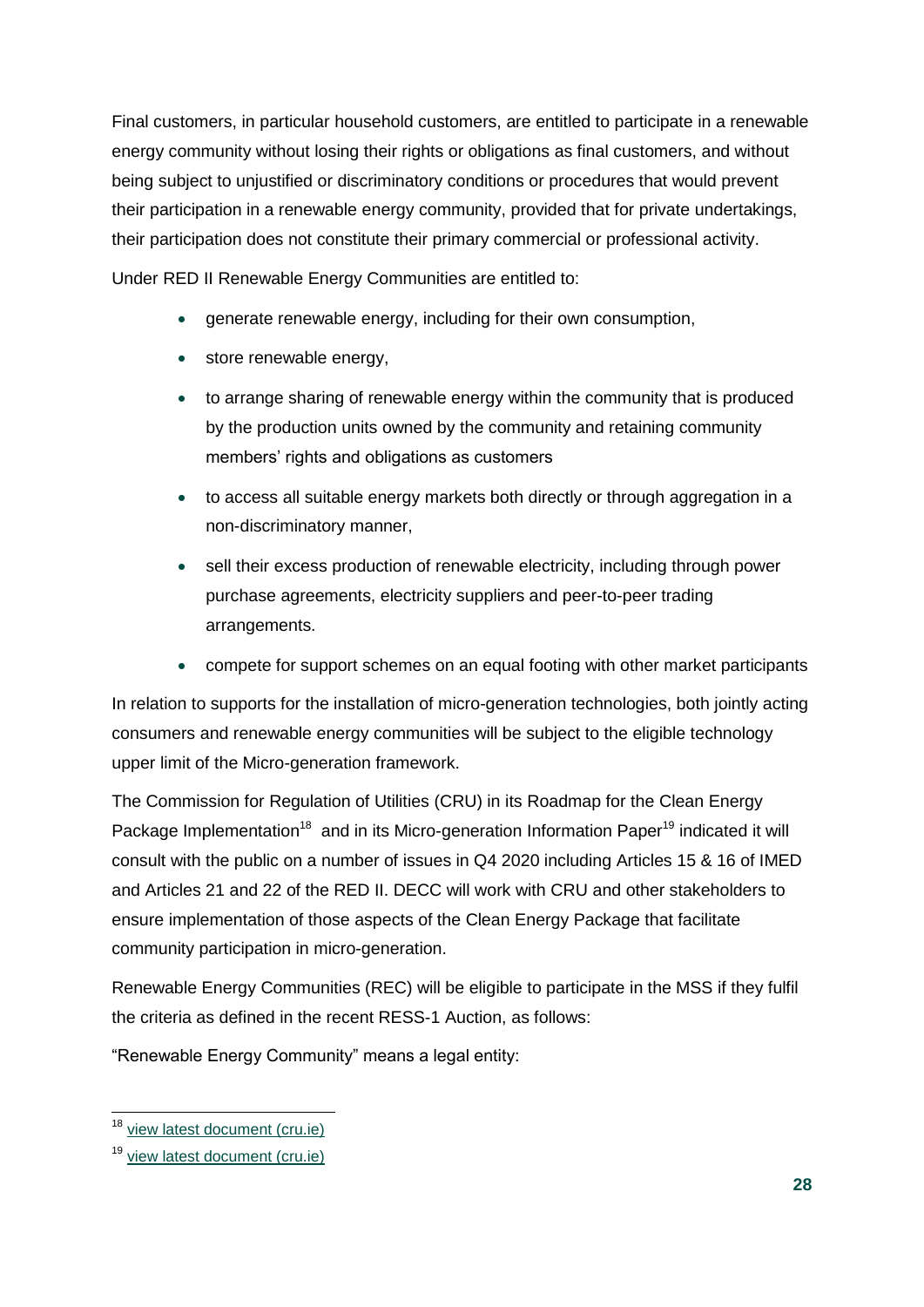(a) which, in accordance with applicable law, is based on open and voluntary participation, is autonomous, and is effectively controlled by shareholders or members that are located (in the case of SMEs or local authorities) or resident (in the case of natural persons) in the proximity of the RESS 1 Project that is owned and developed (or proposed to be owned and developed) by that legal entity;

(b) the shareholders or members of which are natural persons, SMEs, local authorities (including municipalities), not-for-profit organisations or local community organisations;

c) for any shareholder or member (with the exception of "Sustainable Energy Communities" as registered with SEAI), that shareholder or member's participation does not constitute their primary commercial or professional activity;

(d) the primary purpose of which is to provide environmental, economic, societal or social community benefits for its shareholders or members or for the local areas where it operates, rather than financial profits;

(e) in respect of which, each shareholder or member is entitled to one vote, regardless of shareholding or membership interest; and

(f) which is, or which has at least one shareholder or member that is, registered as a "Sustainable Energy Community" with SEAI,

and all of the above criteria must be evidenced to the satisfaction of the Supplier.

REC's who own existing micro-generation installed prior to the MSS will be eligible for the Clean Export Guarantee. REC's who install micro-generation installations under the scheme will be eligible for the Clean Export Premium, in addition to the CEG, for a period of 15 years.

## **4.5 Assessment of potential impacts of the MSS**

### **4.5.1 Electricity Market Impacts**

### 4.5.1.1 **Network tariffs/charges**

Electricity bills are comprised of variable unit charges based on the amount of electricity consumed, fixed standing charges and other charges including the PSO levy. Customers with micro-generation can reduce the variable (or per kWh) component of their electricity bills by replacing imported energy by self-generated electricity. This will reduce the portion of their bill related to electricity consumed from what it otherwise would have been.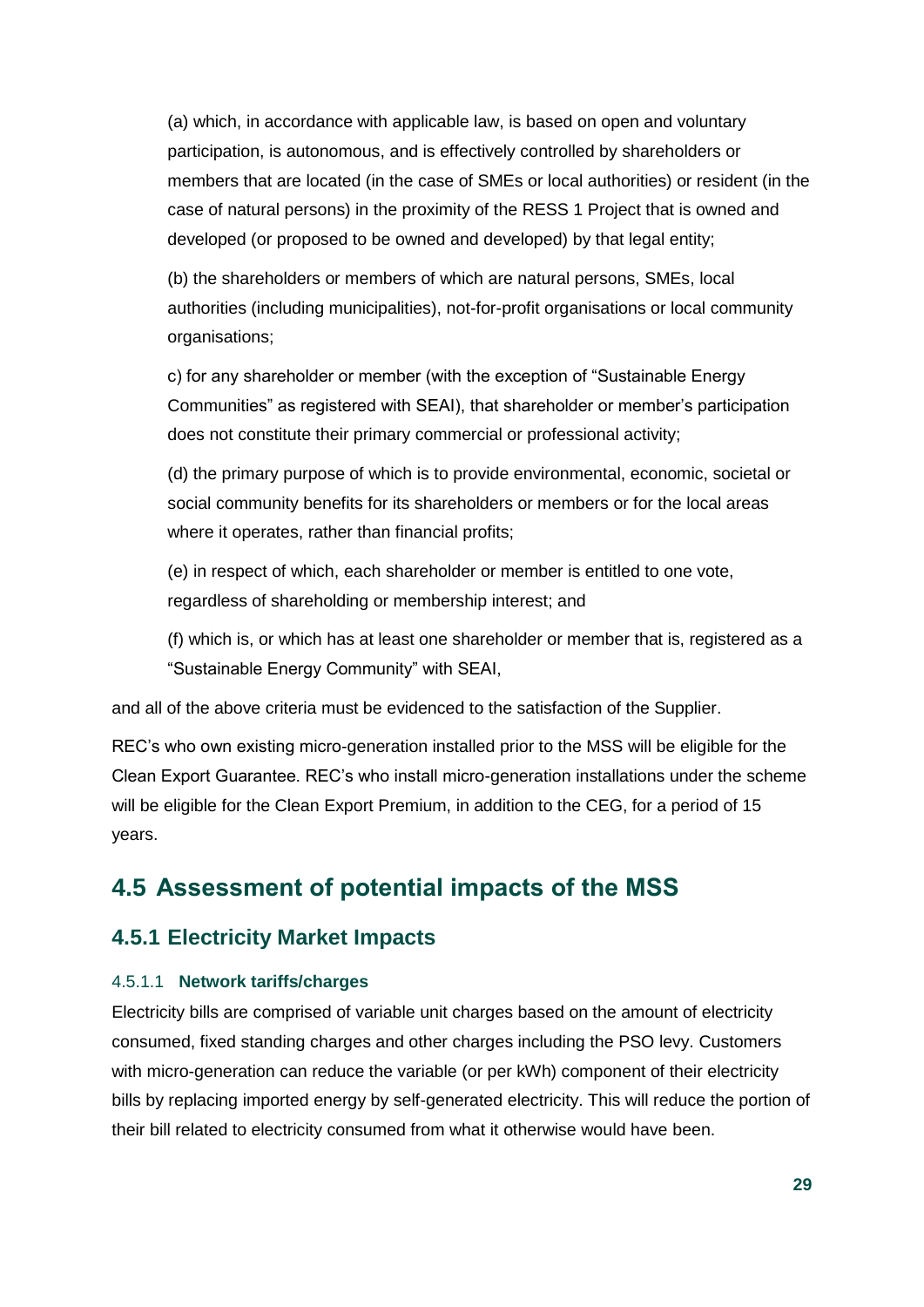Currently, customers with or without micro-generation pay the same fixed component of electricity charges. Suppliers are charged the same network charges for each household regardless of whether or not micro-generation is installed, as these charges relate to the development, maintenance and operation of the transmission and distribution networks. Customers with micro-generation continue to use the transmission and distribution networks when they import electricity, often at peak times and should therefore continue to pay a fair contribution to those charges. They will also be using these networks in order to export their electricity to other consumers and the market.

Customers who may not be in a position to invest in micro-generation should not be disadvantaged or cross-subsidise those customers who can do so. All customers should have the opportunity to contribute to the transition to a low carbon energy system, whether through micro-generation, taking up time of use or dynamic tariffs or through demand response.

In 2021, the CRU plans to commence a review of the structure of electricity network charges and, along with a range of other factors, will consider the equity, transparency and fairness of network charges in the context of micro-generation during this review.

### 4.5.1.2 **Impacts on fuel poverty/ low income households**

Any support scheme needs to be developed in a way that is equitable and fair, and does not over compensate those participating or over burden those who are unable to, in particular those with low incomes or in energy poverty. The review of network charges referred to in 4.5.1.1 above will assess the impact of MSS costs with respect to ensuring, so far as is practicable, that the cost allocations are equitable and fair to those who do not participate in the scheme through a review that will include an assessment of the allocation of fixed and volumetric elements of the charges.

#### 4.5.1.3 **Administration Costs**

The CRU has formed a view on interim arrangements for settlement of any payments associated with micro-generation. They note that that there are a number of balanced and transparent options that can be considered to facilitate payment and settlement for microgenerators once a smart/export meter is in place, and before systems are developed for the transfer of information on import and export from smart meters in 2024 as part of Phase 3 of the National Smart Metering Programme. Following a workshop with industry, CRU determined the interim settlement solution will need to be carried out on a manual basis for any support scheme put in place by DECC for July 2021. The CRU is also progressing work in relation to the development of a facilitative framework for aggregation in 2020 based on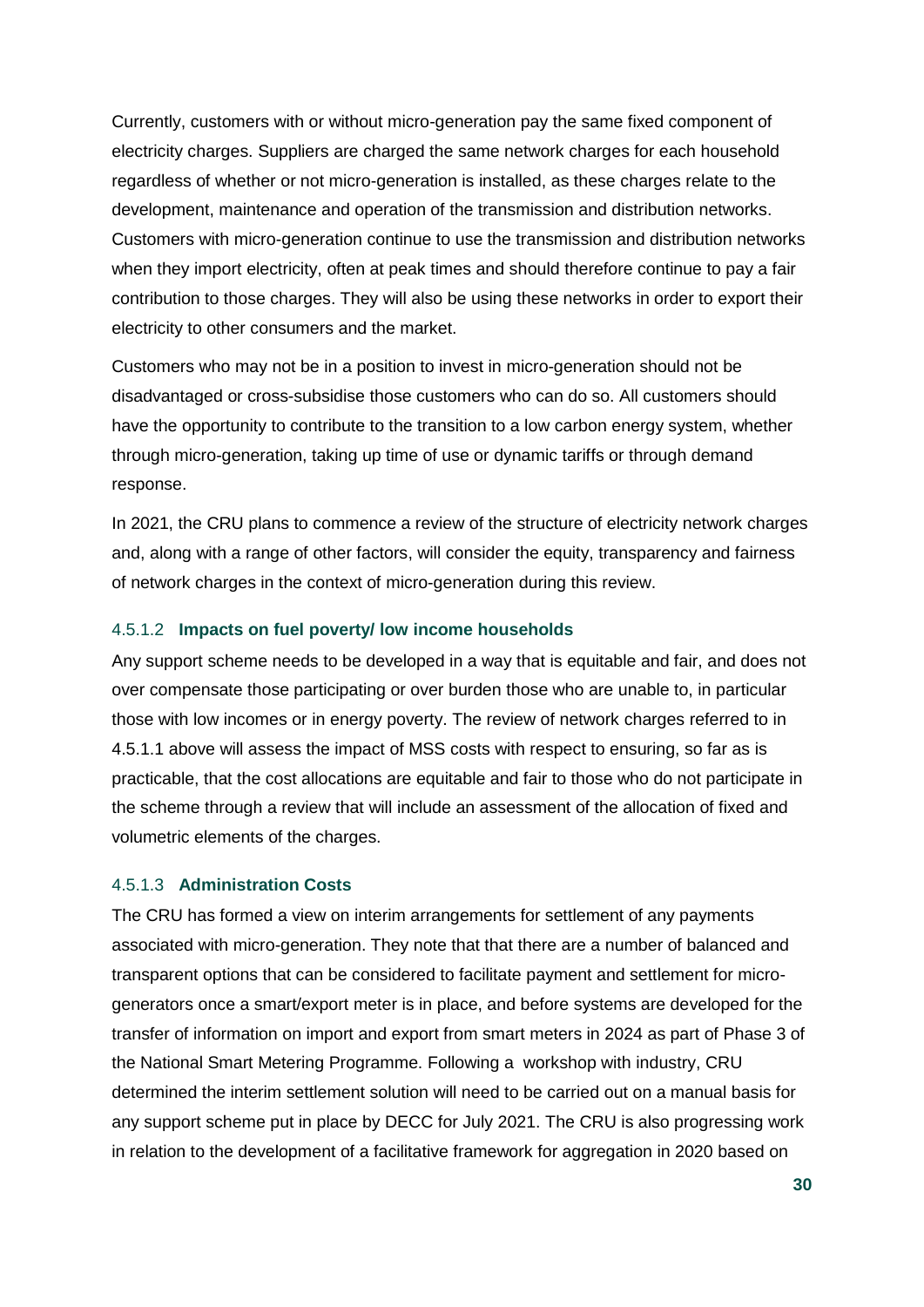the requirements under the new Electricity Regulation and Electricity Directive and is of the view that this could potentially provide a route to consumers interacting with the wholesale electricity market while minimising their exposure to balancing market risks. These approaches will minimise the costs to Suppliers for implementing the settlement process.

Suppliers will incur additional administration costs for the settlement and payment of exported electricity and determining and managing the eligibility of applicants to the scheme. ESBN will incur costs for administration of export meter data, additional export connection requests and liaison with Suppliers. Finally, there may be costs for managing a register of installers, quality assurance of installations and liaison with Suppliers, a role that is currently carried out in part by SEAI, but could be carried out by an industry group on behalf of suppliers. However, the future roles & responsibilities of key stakeholders have yet to be determined.

#### 4.5.1.4 **Impacts on PSO process**

Increased uptake of micro-generation and the nature of the support scheme that is implemented involves some customers being paid a premium for electricity exported to the grid which is proposed to be funded by the PSO.

The impacts of these payments to micro-generators can be incorporated into the annual review of the PSO charges. Prior to the approval of the final design of the scheme, the estimated annual cost of the premium payments will be assessed in order to examine in detail the impacts on the funding mechanism chosen.

### **4.5.2 Impact of scheme costs**

#### 4.5.2.1 **Overall indicative scheme costs**

The overall costs of the scheme will be determined based on the final design. The assessment report provides an estimate of total scheme remuneration in the range of €229million to €329million depending on whether the supports are guaranteed or not. It should be noted that of that range, €159million is related to the Clean Export Guarantee, which will be cost-neutral for Suppliers. This leaves a scheme cost ranging from €70million to €170million over nine years with the higher estimate based on a guaranteed minimum premium tariff.

#### 4.5.2.2 **Costs to consumers**

Some important key principles in relation to micro-generation are as follows: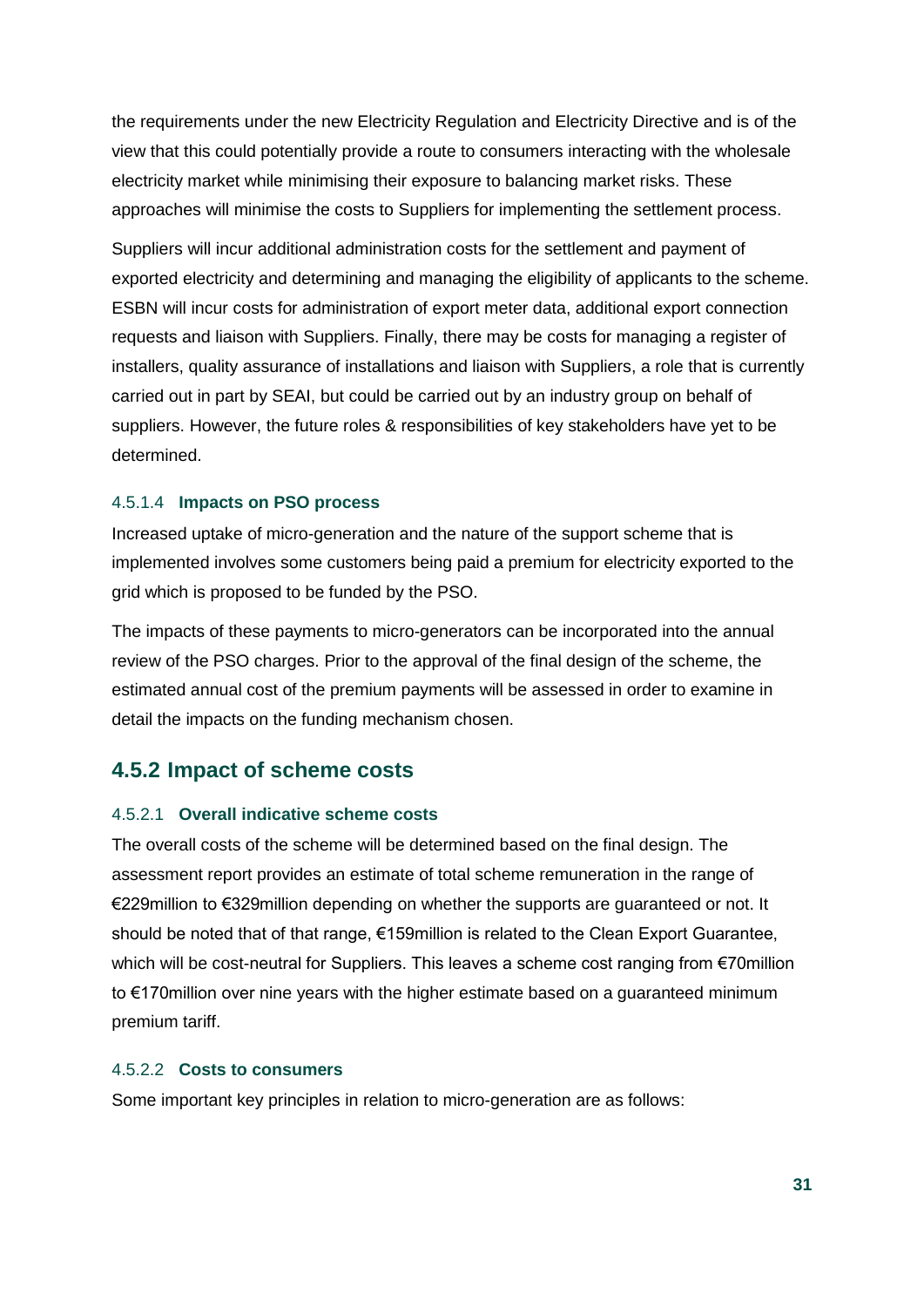- The approach is to facilitate customers that want to contribute to decarbonisation, enabling a reasonable, market-based price for exports, while minimising impacts on customers that do not have the means or opportunity to invest in micro-generation themselves.
- To support and encourage engaged customers to manage their own demand in an affordable and low-carbon way.
- To ensure that the network, system operation and market costs associated with the provision of a reliable, safe and secure supply of electricity continue to be attributed in an equitable and transparent way between customers with and without micro-generation.

The emerging policy proposal is that the scheme costs will be paid through the Public Service Obligation (PSO) levy on the basis that the PSO covers costs related to increasing the share of renewable energy in Ireland, and these costs are to support decarbonising electricity customers only through renewable energy. It would mark the first time that the levy is used to fund citizens and small businesses, and, as part of a regulated annual review process, provides clarity and transparency on what is being funded and how much is being spent on it. However, we recognise that the PSO is not based on consumption which means those who wish to reduce the impact of these costs, particularly those who are energy poor, will find it impossible to avoid the increase through energy efficient improvements or behavioural changes that reduce energy consumption. Equally, the supports are for a limited period of time and diminish over the period, so if the costs are absorbed into Suppliers rates, there is a risk of electricity price inflation that may endure after the scheme.

The impact of the MSS will be assessed at the final design stage and the approved scheme will be included as part of a review of network tariffs and charges commencing in 2021 by CRU. It is anticipated that given the current number of existing micro-generators and the gradual ramp up in deployment of micro-generation installations over the scheme life, the impact in the early years will be low. For example, based on the estimate of scheme costs in section 4.5.2.1 above, the largest annual cost of the scheme based on the higher estimate in the range (i.e. €170million) is €29million. The total remuneration of the retail electricity market is approximately €3billion per annum. Therefore, the annual costs are less than one per cent of this value. The total cost of the PSO in 2021 is estimated to be  $\epsilon$ 393m, therefore the peak annual cost is less than 8% of this value.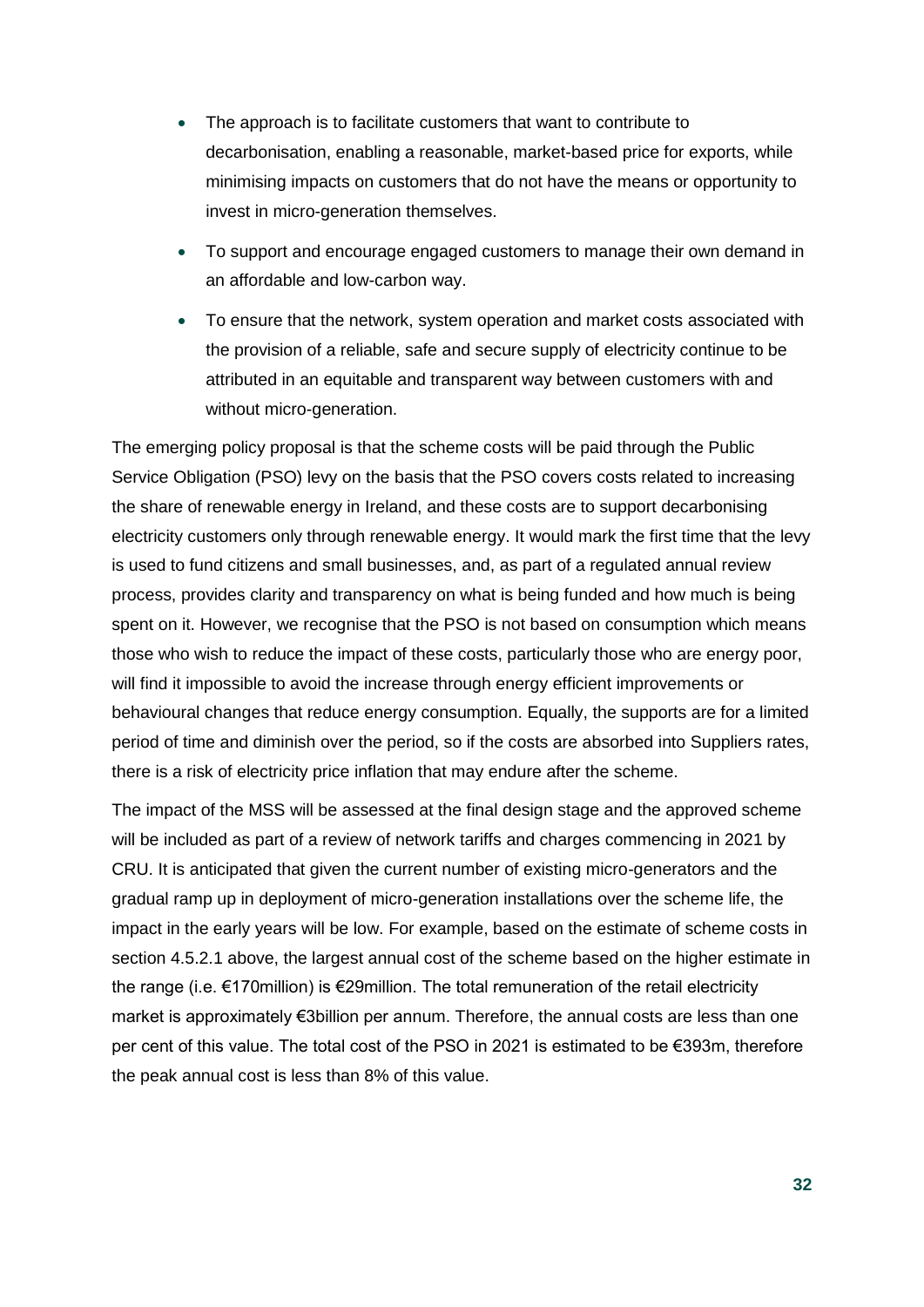#### 4.5.2.3 **Impacts on Distribution System Operator (DSO) Grid**

Increased uptake of micro-generation will have potential impacts on both the transmission and distribution systems which may be dependent on the configuration and age of the network. This will be influenced by existing installed micro-generation, trends in installation of electric vehicles, heat pumps and electrification of heat. Any additional costs associated with significant reinforcement due to the interaction between these factors will need to consider the most equitable means of recovering additional network costs. Any potential benefits accruing from micro-generation, or the efficient aggregation of same in the longer term, could also be considered such as the potential for reduction in system losses associated with the transport of electricity at the distribution level. The DSO, ESB Networks has published a report that assessed the impacts of increased penetration of microgenerators on their network<sup>20</sup>. They have concluded that all electricity consumers could install up to 3kW in rural areas and 4kW in urban areas with little or no impact on the network. The impacts of exported electricity from micro-generation during the lifetime of the scheme will be assessed as part of the five year Price Review process managed by CRU.

#### 4.5.2.4 **State Aid Assessment**

-

EU State Aid applies to supports to companies. Therefore the costs in this scheme to support the domestic sector are not considered in the State Aid assessment. The cost to support the non-domestic sector relates to the Clean Export Premium. It is important to note that support given to enterprises under the Clean Export Premium will be considered State aid. However, any aid provided will be below the De Minimis Aid threshold of €200,000 over any three fiscal years. According to an assessment carried out by DECC, specific EU State Aid approval will not be required for the overall Micro-generation Support scheme as the amount of support to businesses is below the threshold. Once Government approval on the overall design of the scheme has been obtained, DECC will notify the EU of the details of the scheme under General Block Exemption Regulation (GBER) guidelines<sup>21</sup>.

## **5 High Level Design & Public Consultation Questions**

The proposed new MSS has been designed with the primary policy objective of providing supports to micro-generators that encourage renewable self-consumption and energy

<sup>&</sup>lt;sup>20</sup> [assessment-of-the-scope-for-higher-penetrations-of-distributed-generation-on-the-low-volage](https://www.esbnetworks.ie/docs/default-source/publications/assessment-of-the-scope-for-higher-penetrations-of-distributed-generation-on-the-low-volage-distribution-network.pdf?sfvrsn=d2d501f0_0)[distribution-network.pdf \(esbnetworks.ie\)](https://www.esbnetworks.ie/docs/default-source/publications/assessment-of-the-scope-for-higher-penetrations-of-distributed-generation-on-the-low-volage-distribution-network.pdf?sfvrsn=d2d501f0_0)

<sup>&</sup>lt;sup>21</sup> [https://ec.europa.eu/competition/state\\_aid/legislation/block.html](https://ec.europa.eu/competition/state_aid/legislation/block.html)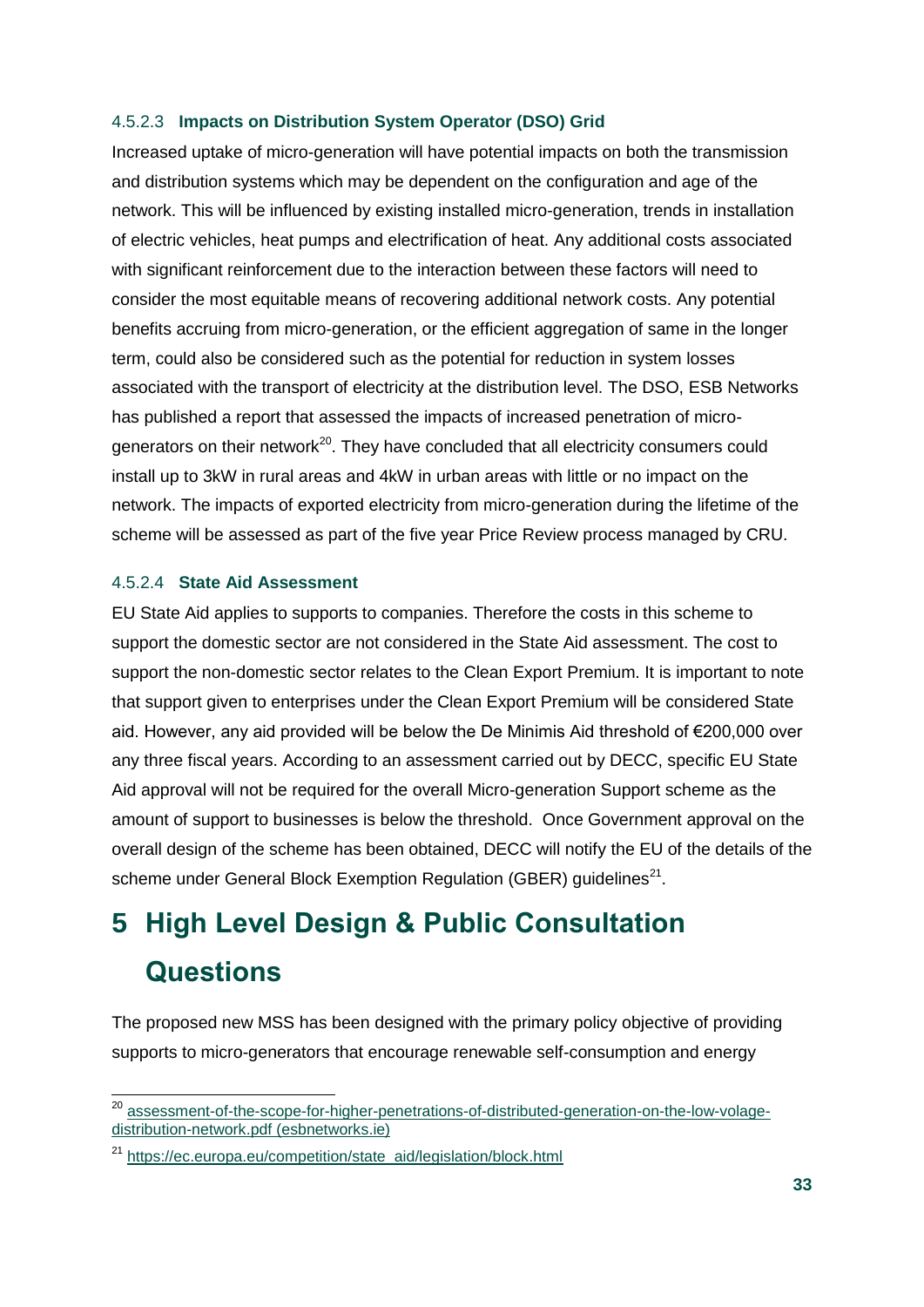efficiency and can support Ireland's contribution to the EU wide 2030 renewable energy targets. The proposed design meets the ambitions for micro-generation under the Climate Action Plan and the 2020 Programme for Government. As outlined, various different MSS scenarios and support mechanisms have been assessed against these criteria, and also against other policy objectives. All of these scenarios have been modelled against a range of sensitivities.

The high level emerging options are:

1. Implementation of a proposed Clean Export Guarantee (CEG) tariff for excess electricity exported to the grid from renewables self-consumers and renewable energy communities that reflects the fair market value of the electricity, aligned to the requirements of Article 21 Clause 2 (d) of the Renewable Energy Directive (EU/ 2018/2001). A minimum rate, proposed to be set by the CRU, will be made available based on the average Day Ahead Market (DAM) wholesale electricity price and will be the same across all technologies. Suppliers will recover the costs through balancing their portfolio and/or the sale of the electricity in the wholesale market, and are free to offer higher rates to attract or retain renewables self-consumers. When available, the arrangements for this tariff will be revised to incorporate time-of use tariffs that incentivise optimum export of electricity for system benefit. It should be noted that the recast RED Directive does not make any mention of micro-generation and therefore the CEG will be not be limited to the 50kWe upper limit referred to in the MSS.

Q1. Do you agree with the approach to introduce the CEG in order to provide an export payment that reflects the fair market value of the electricity in compliance with the recast Renewable Energy Directive? If not, what alternative model would you propose and why?

Q2. Do you agree that initially the CEG should be a fixed, minimum tariff provided by Suppliers as a pass through cost based on the annual average Day Ahead Market (DAM) wholesale electricity price? If not, what alternative model would you propose and why?

2. Additional supports will be offered for new micro-generation technologies installed after June 30th 2020 through a fixed Clean Export Premium Tariff rate each for domestic and non-domestic consumers for the excess electricity exported to the grid.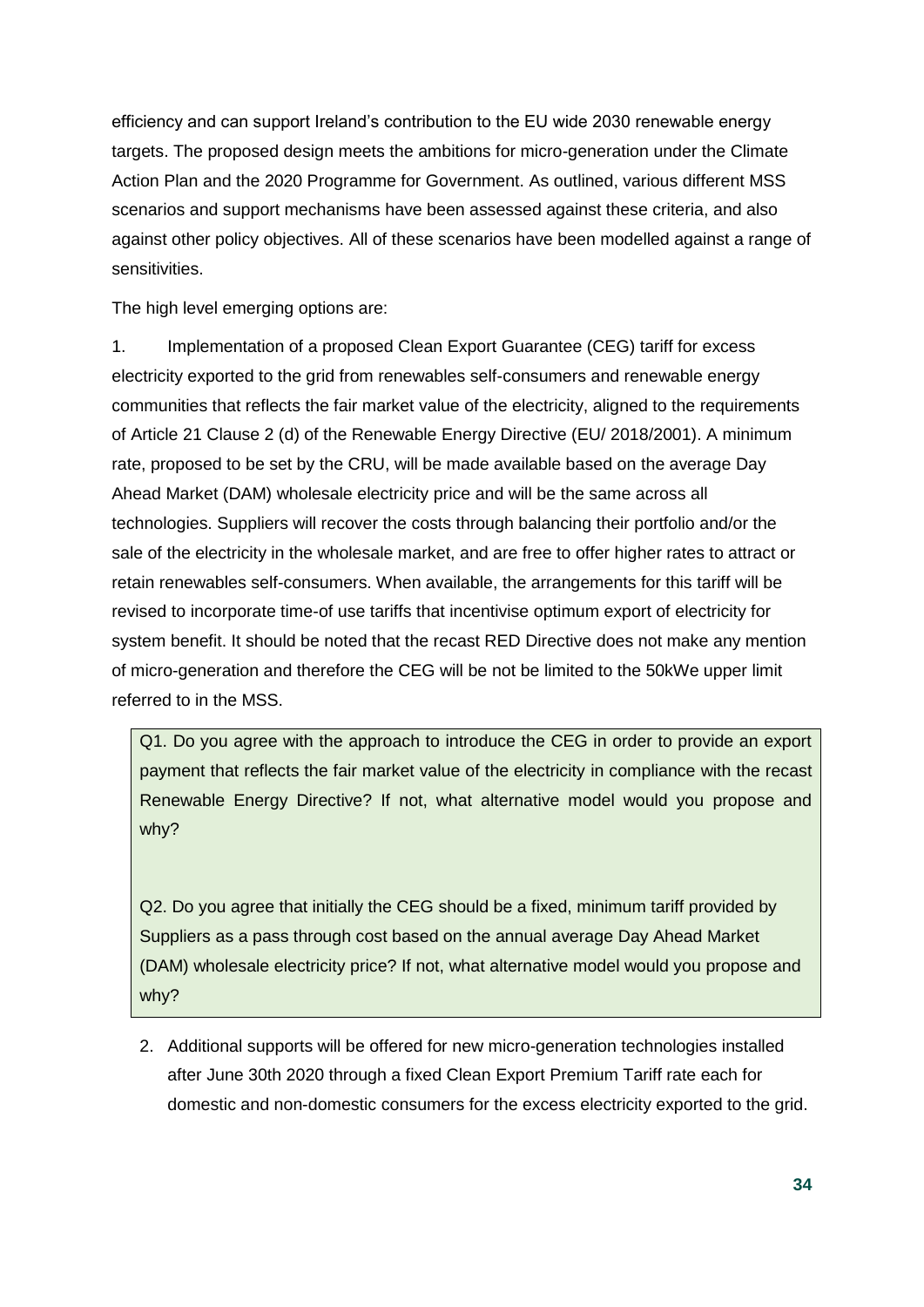i. The viability gap uses a proposed discount rate of 3.75% .This discount rate was chosen to strike a balance between the competing interests of a return on investment and the cost of the support required to close the viability gap.

Q3. A common 3.75% discount rate across all sectors assessed was chosen as an input to the viability gap assessment. Do the respondents agree with this approach? If not, what alternative would you propose and why?

ii. The Premium rates will be determined by the lowest cost technology for each sector in order to provide a technology-neutral solution.

Q4. The emerging policy includes a measure whereby all Renewables Self-Consumers who install micro-generation technology after  $30<sup>th</sup>$  June 2020 can access a payment of a fixed, minimum Clean Export Premium tariff for exported electricity determined by the lowest cost technology for each sector. Do the respondents agree with this approach? If not, what alternative model would you propose and why?

iii. The viability gap is being recovered through the CEG and the CEP. The CEP is being aid on exported electricity and is targeted to be at a rate that is below the retail rates paid by the prosumer, which encourages self-consumption. As a consequence of this, the duration of support will be 15 years for all technologies.

Q5. The proposed Clean Export Premium tariff for exported electricity will be offered for a maximum duration of 15 years for all technologies. Do the respondents agree with this approach? If not, what alternative model would you propose and why?

iv. The total amount of support will be capped by exported volume related to the installation size in order to prevent over-remuneration. A cap based on 30% of the total generation will be in place for all technologies and all sectors.

Q6. The high level design includes a measure whereby a Clean Export Premium tariff for exported electricity will be capped by exported volume related to the installation size in order to prevent over-remuneration. Do the respondents agree with this approach? If not, what alternative model would you propose and why?

3. Eligibility criteria must be fulfilled in order for renewables self-consumers or renewable energy communities to access the Clean Export Guarantee or Clean Export Premium tariffs.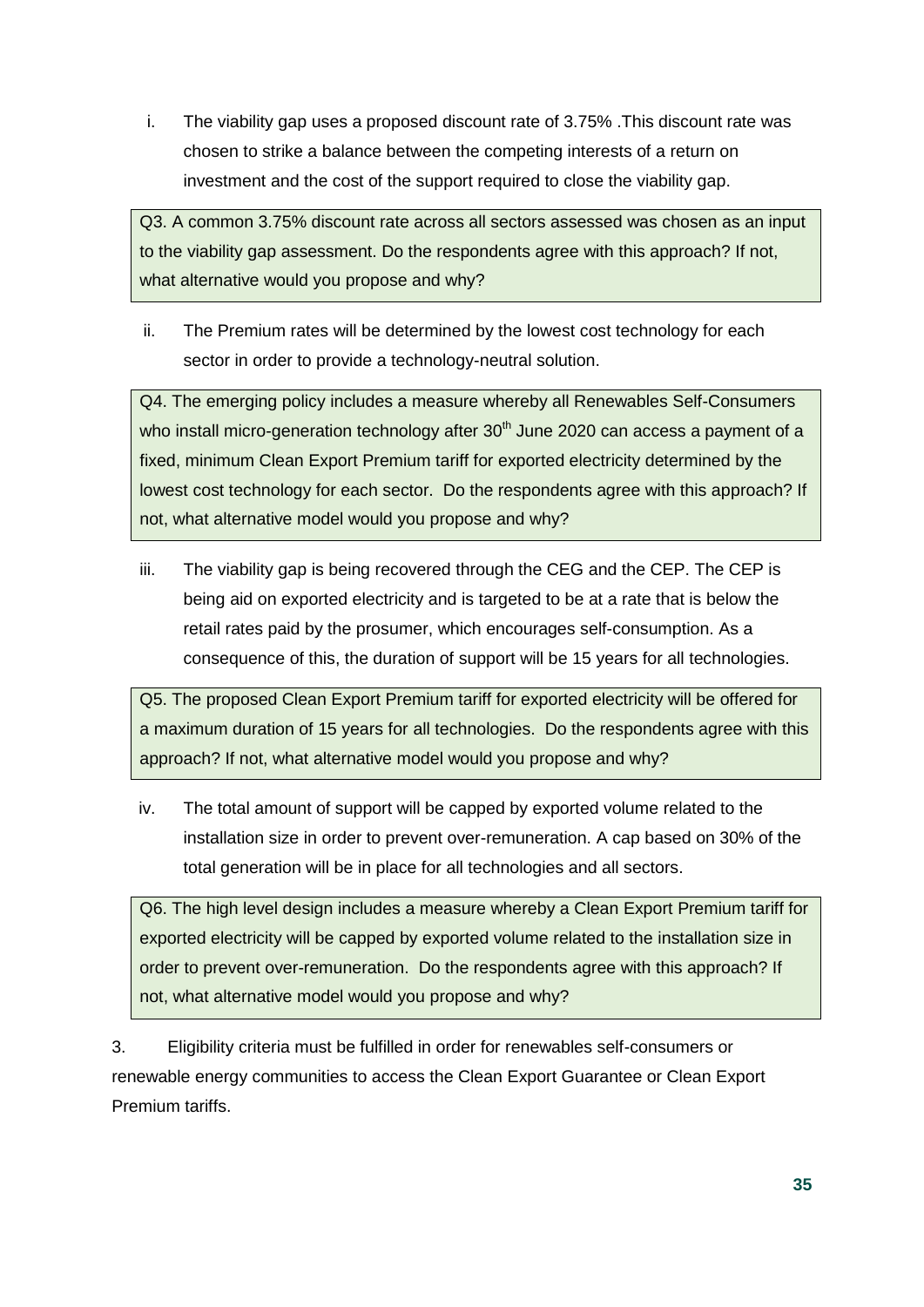- i. The high level design proposes 4 eligible renewable technologies with maximum capacity banding as follows:
	- Micro-Hydro, maximum 50kWe
	- Micro-Wind, maximum 50kWe
	- Solar Photovoltaic (PV), maximum 50kWe
	- Renewable Micro-CHP, maximum 30kWe

Renewable micro-CHP excludes oil, solid fuel, natural gas and other non-renewable fuels as it does not reduce primary energy or  $CO<sub>2</sub>$  given the projections for reductions in grid electricity carbon emission levels, and therefore does not align with the climate ambitions of Government as it would lock-in fossil-fuel technologies.

- Q7. The high level design proposed 4 eligible renewable technologies listed above. Do the respondents agree with this proposal? If not, what alternative would you propose and why?
- Q8. There is a range of renewable technology that can be deployed in domestic and SME premises and can facilitate high levels of renewable electricity selfconsumption. The definition of micro-generation is therefore proposed to be "microgeneration technologies including micro-solar PV, micro-hydro, micro-wind and micro-renewable CHP with a maximum electrical output of 50kW". Do the respondents agree with this proposal? If not, what alternative would you propose and why?
- ii. Applicants will be required to have an export connection from the Distribution System Operator in order to access the grid for exporting excess electricity.

Q9. Applicants will be required to have an export connection from the Distribution System Operator. Do the respondents agree with this approach? If not, what alternative model would you propose and why?

iii. The CEP will be available to existing buildings only as the cost to install microgeneration for new buildings is much lower.

Q10. The CEP will be available to existing buildings only. Do the respondents agree with this approach? If not, what alternative model would you propose and why?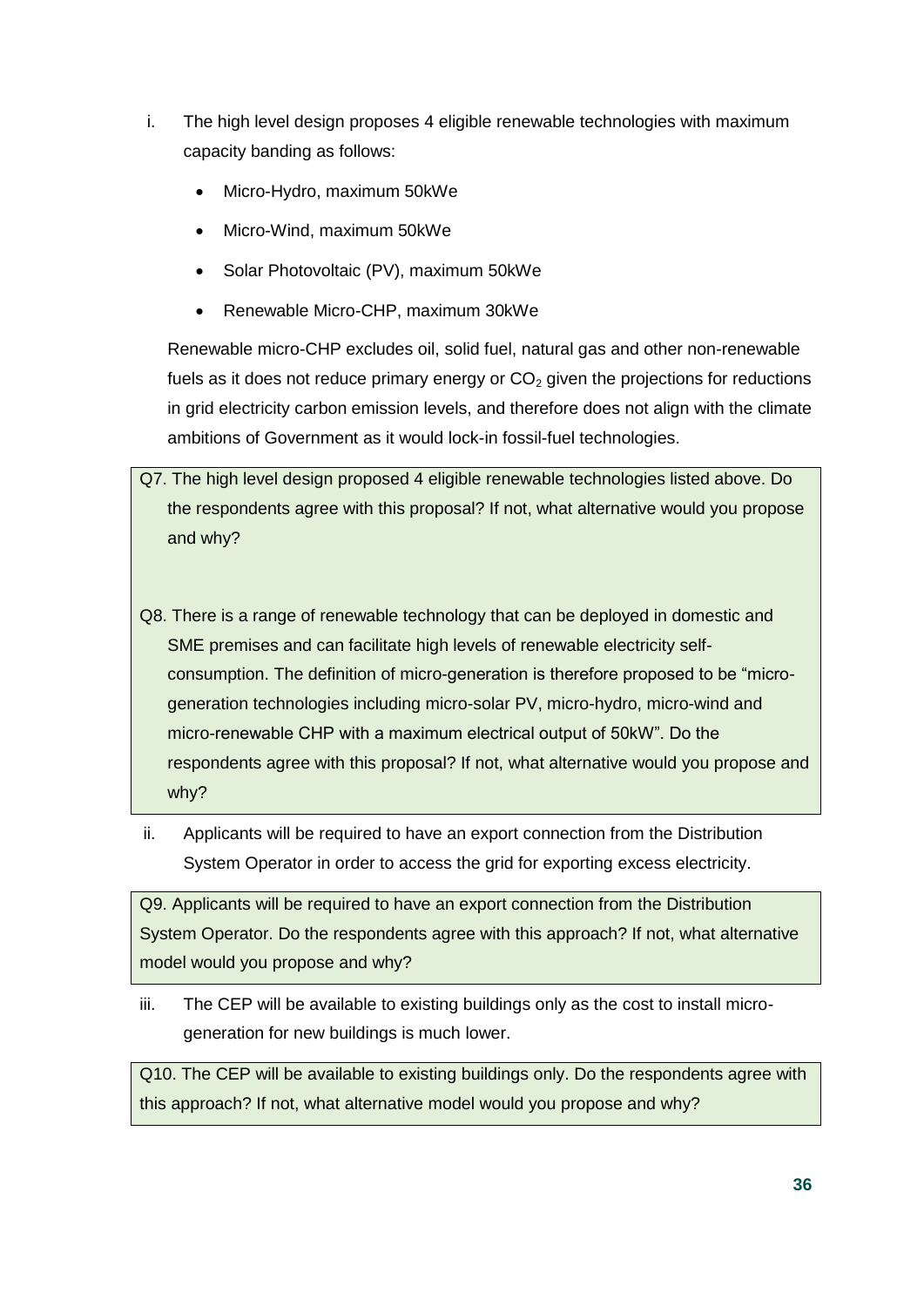iv. Applicants wishing to avail of the CEP will need to meet a minimum post-works BER requirement in order to ensure an energy efficiency first principle is achieved. Occupied buildings will need to achieve a BER C rating. The minimum BER rating for the MSS will be increased over time to align with other Government energy efficiency retrofit programmes.

Q11. Occupied buildings will need to achieve a minimum post-works BER C rating. Do the respondents agree with this approach? If not, what alternative model would you propose and why?

Q12. The minimum BER rating for the MSS will be increased over time to align with other Government energy efficiency retrofit programmes. Do the respondents agree with this approach? If not, what alternative model would you propose and why?

v. Community groups must conform to the definition of a Renewable Energy Community (as per Section 4 above) and be registered with SEAI.

Q13. Community groups must conform to the definition of a Renewable Energy Community and be registered with SEAI. Do the respondents agree with this approach? If not, what alternative model would you propose and why?

4. Several options to fund the scheme were examined and the pros and cons to each were assessed, in particular Suppliers recovering the cost through their retail tariffs or through the PSO. It is proposed that Suppliers will be permitted to recover the costs of the Premium support through the Public Service Obligation Levy (PSO).

Q14. The emerging policy proposes that Suppliers recover the costs of the Premium support through the PSO. DECC welcome the respondents' views on the funding mechanism supporting micro-generation. Do you think the PSO should support microgeneration or should this be through Suppliers retail rates or other mechanism?

5. The performance of the Scheme will be subject to periodic reviews in order to take account of changes in technology and network costs and electricity prices, so that the supports offered can deliver on the objectives of the scheme, including level of take-up and the costs of the scheme. Where the scheme is not performing as desired, recommendations to changes in the scheme will be proposed to the Minister.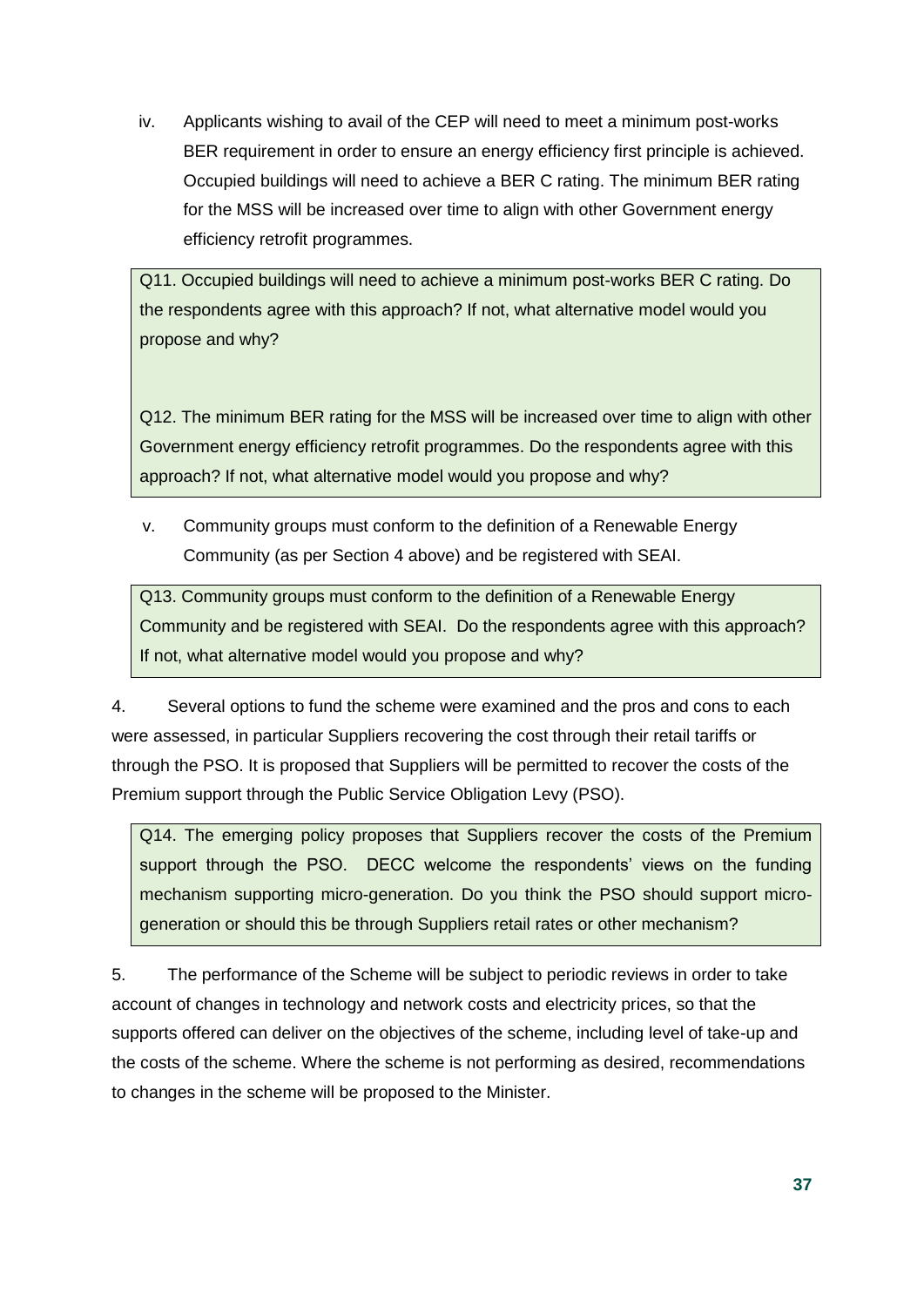Q14. DECC welcomes the respondents views on how to manage the scheme costs and the frequency of changes in the support arrangements.

## **6 Glossary of Terms**

**BEC:** Better Energy Communities

**BER:** Building Energy Rating

**CAP:** Climate Action Plan

#### **CAPEX:** capital

**CEG:** Clean Export Guarantee tariff for excess electricity exported to the grid from renewables self-consumers and renewable energy communities that reflects the fair market value of the electricity, consisting of a minimum tariff based on the average Day Ahead Market (DAM) wholesale electricity price and the same across all technologies.

**CEP:** Clean Export Premium is a 15-year support for deployment of new renewable microgeneration, consisting of a minimum export tariff differentiated by sector based on the viability gap of the lowest cost technology.

**CHP:** Combined heat and power

- **CRU:** Commission for Regulation of Utilities
- **DAM:** Day Ahead Market, part of the I-SEM
- **DECC:** Department of the Environment, Climate and Communications
- **DSO:** Distribution System Operator, i.e. ESB Networks

**EV:** Electric vehicles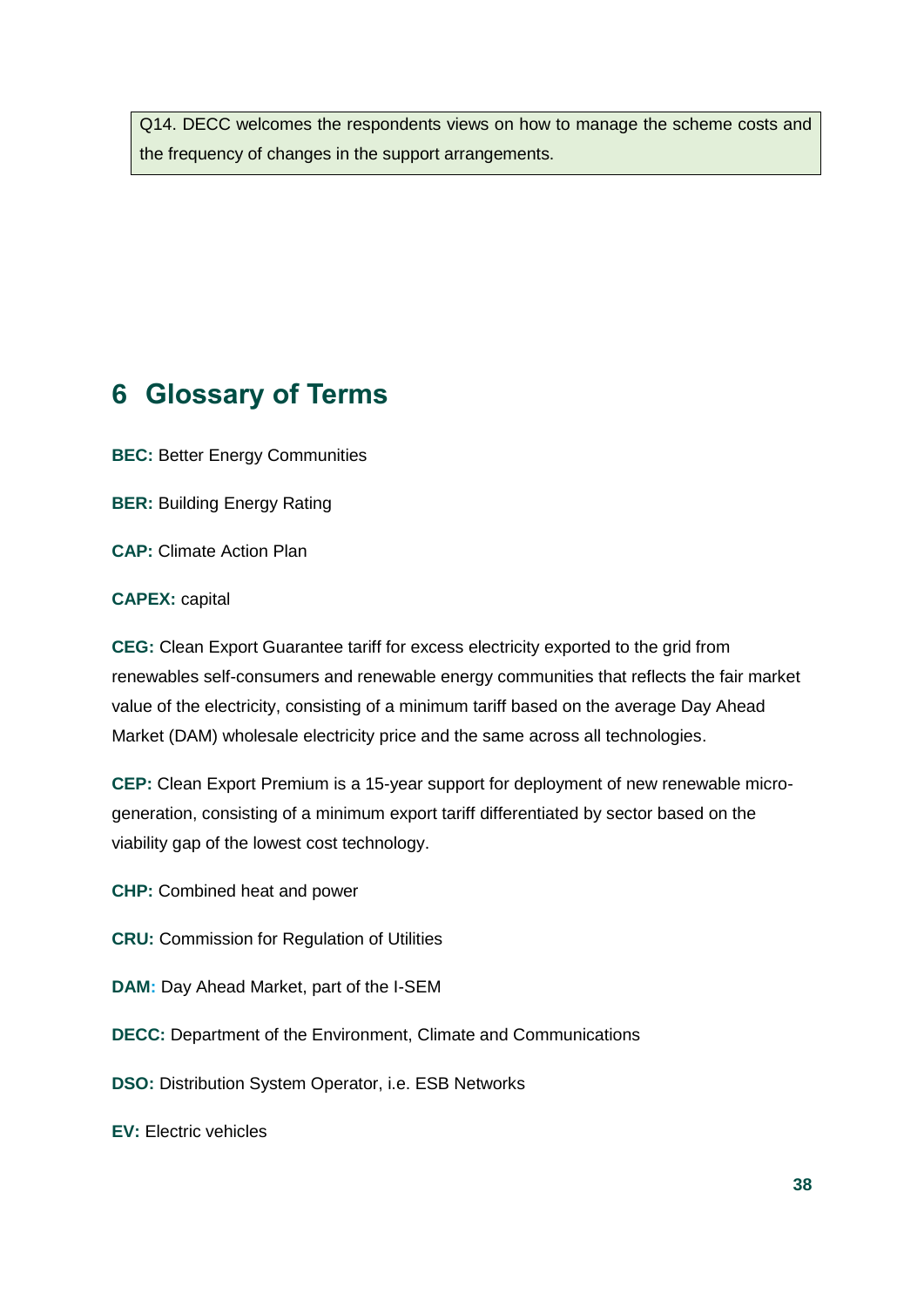**Feed in Premium (FiP):** A varying €c/kWh premium. The difference between the viability gap and the LCOE for the technology.

**GBER:** General Block Exemption Regulation

**IMED:** Internal Market for Electricity Directive

**I-SEM:** Integrated Single Electricity Market. A new wholesale market for electricity on the island of Ireland.

**LCOE:** Levelised Cost of Electricity. Expressed in €c/kWh, the average price of electricity that each type of micro-generation technology would have to earn in its lifetime, at a given load factor, in order to cover its capital and operating costs.

**Micro-Generation:** the generation of electricity on a small scale, typically for domestic use, by renewable energy sources.

**OPEX:** operating expenditure

**NECP:** National Energy and Climate Plan

**PSO:** Public Service Obligation levy

**PV: Photo-voltaic** 

**RED II:** Recast Renewable Energy Directive (EU/ 2018/2001).

**RES-E:** Renewable Energy Sources for Electricity.

**RESS:** Renewable Electricity Support Scheme: An auction-based support scheme operated by DECC to support deployment of large-scale renewable electricity generation.

**SEAI:** Sustainable Energy Authority of Ireland

**SEC:** Sustainable Energy Communities

**SME:** Small and medium enterprise

**SSRH:** Support Scheme for Renewable Heat

**TAMS:** Targeted Agricultural Modernisation